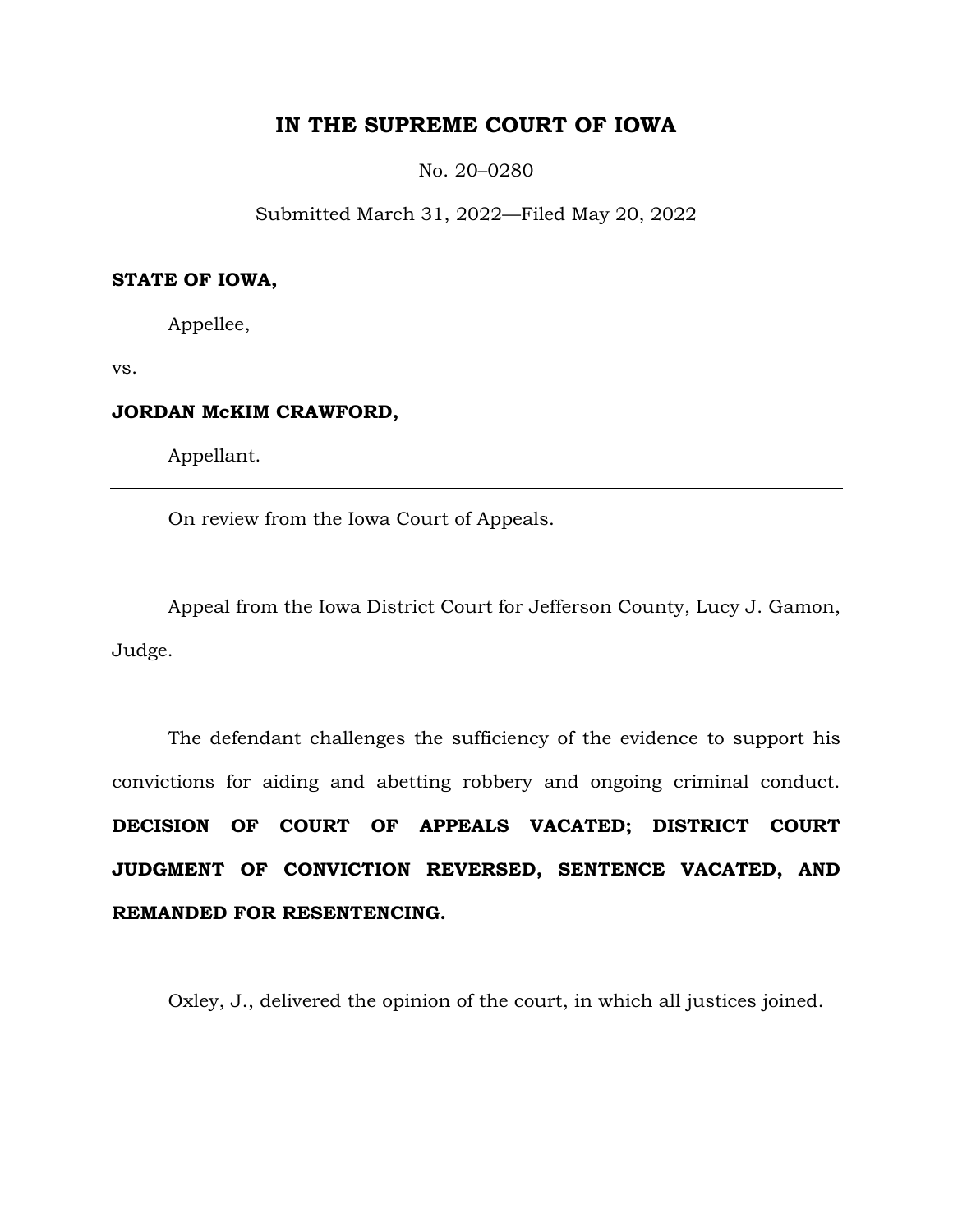Martha J. Lucey, State Appellate Defender, Maria Ruhtenberg, Assistant Appellate Defender, and Allison Adams (argued), law student, for appellant.

Thomas J. Miller, Attorney General, and Zachary Miller (argued), Assistant Attorney General, for appellee.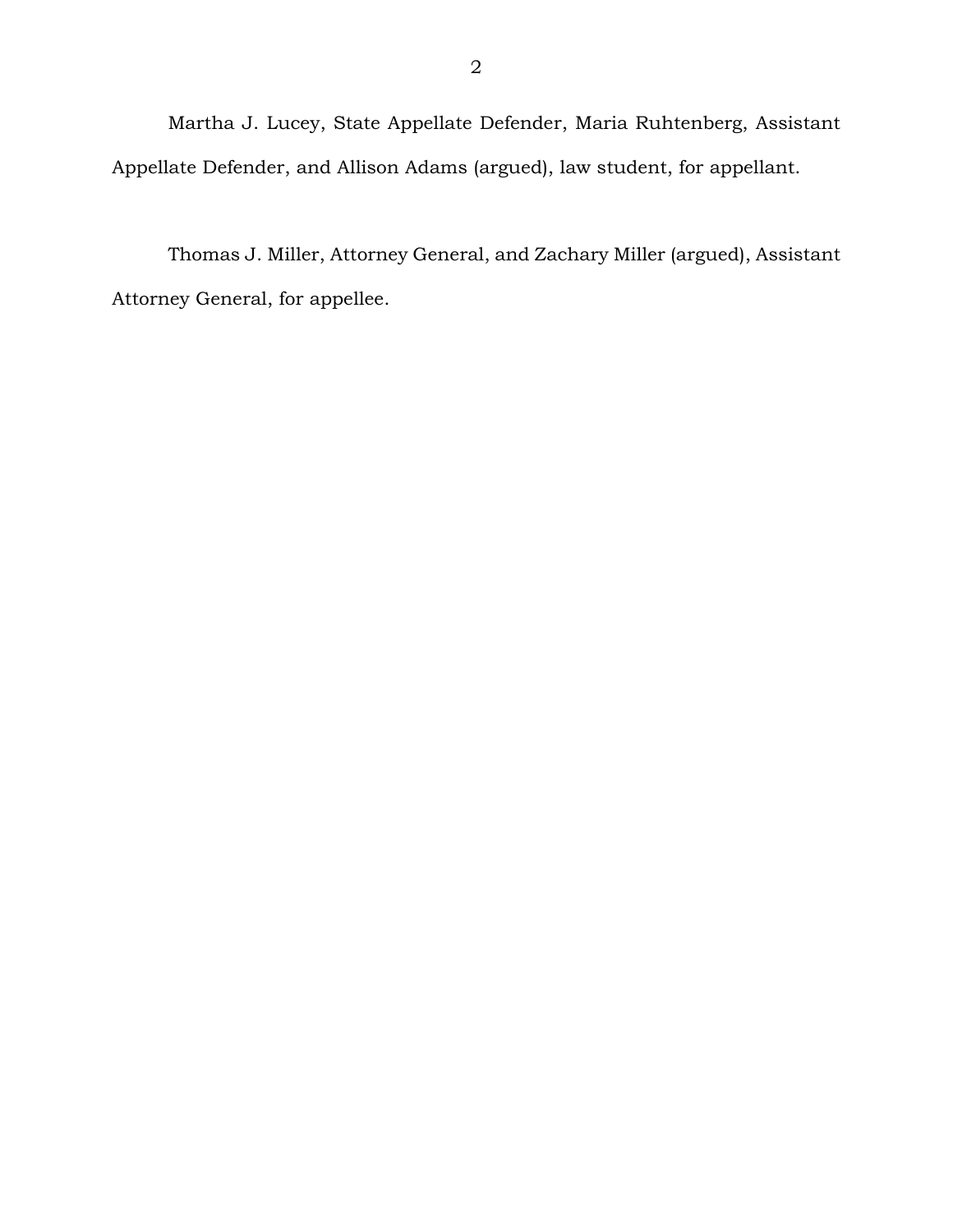## **OXLEY, Justice.**

Jordan Crawford participated in a three-week crime spree that involved using a torch to cut into an ATM, robbing a bank, driving to Oregon with the proceeds to buy marijuana, and then returning to Iowa to sell the drugs. For his involvement, Crawford was convicted of first-degree robbery and ongoing criminal conduct, and sentenced to twenty-five years on each. After the court of appeals affirmed his convictions, we granted further review to determine whether this crime spree satisfies the requirements for ongoing criminal conduct.

# **I. Factual Background and Proceedings.**

We recite the facts in the light most favorable to the prosecution in considering Crawford's challenge to the sufficiency of the evidence to support his convictions. *See State v. Taylor*, 689 N.W.2d 116, 131 (Iowa 2004).

Most of the State's evidence at trial came from the testimony of Ethan Spray, who participated in the underlying crimes with Crawford and provided his testimony in exchange for a plea deal. According to Spray, on May 30, 2018, he and his associates, Ross Thornton and Jordan Crawford, cut into an ATM using an acetylene torch. It is unclear whether they were successful in recovering cash from the ATM, but Crawford was not charged related to that incident even though Spray identified Crawford as the one operating the torch. In any event, the trio's alleged crime spree did not stop with the ATM in Brighton. On June 1, Spray robbed the Pilot Grove Savings Bank in Packwood, Iowa at gunpoint. He left the bank with approximately \$18,000 in cash and jumped into a getaway car driven by Thornton.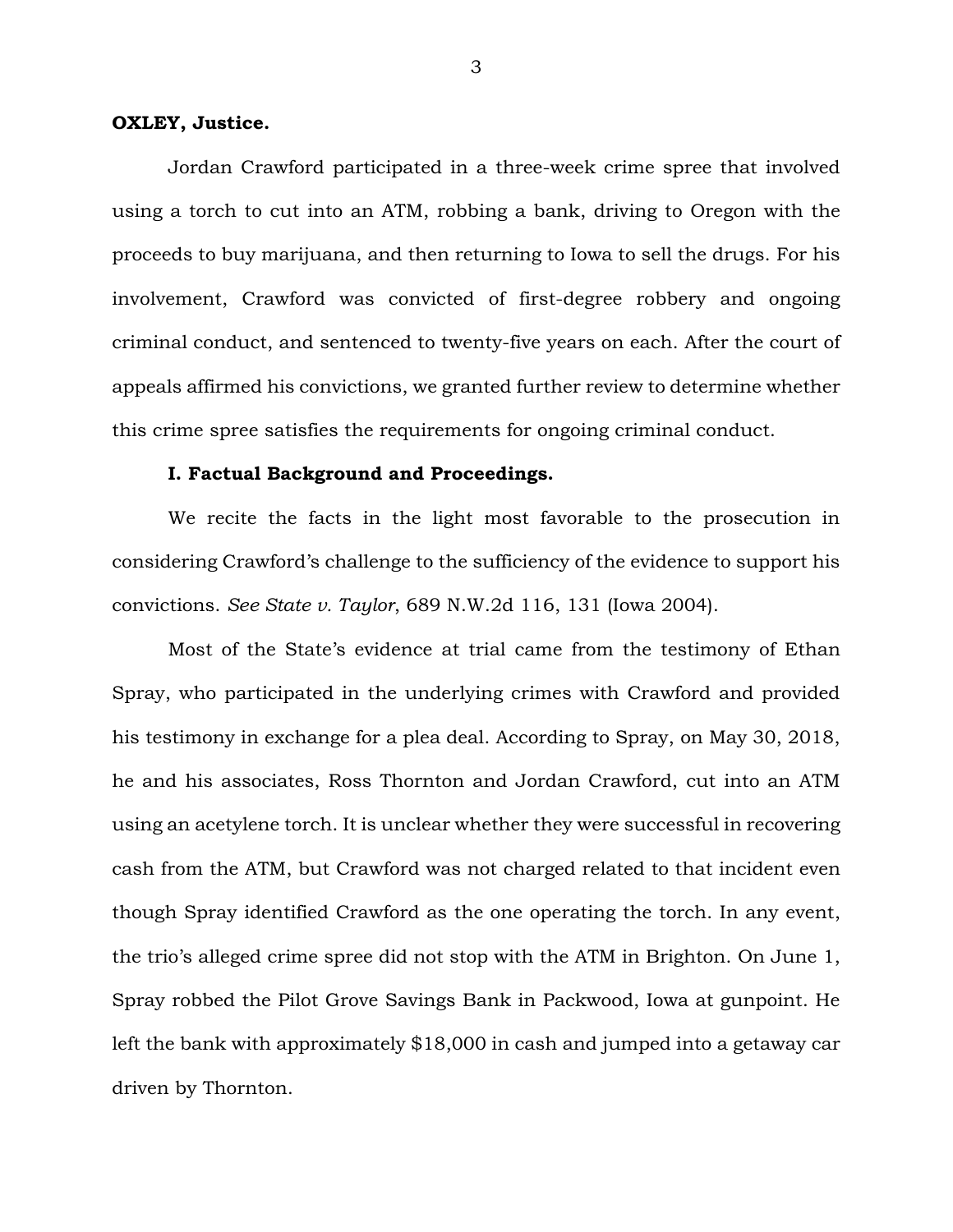Earlier that morning, Thornton drove his pickup truck to Packwood and parked it a few miles outside of town. The pickup truck driven by Thornton was registered to Crawford. Phone records obtained in the ensuing investigation revealed that during the robbery, Thornton communicated with Crawford, who was waiting at the Ottumwa residence he shared with Thornton. The roommates exchanged five phone calls during a twenty-two-minute interval surrounding the commission of the robbery.

Spray testified that Crawford was supposed to provide him with a face mask or a hat<sup>1</sup> and gloves to wear during the robbery. Crawford supplied the face mask as directed; however, he forgot the gloves, forcing Spray to cover the distinctive tattoos on his hands with duct tape instead. After the robbery, the group removed and burned paper bands that were holding the stolen money together, along with the two-dollar bills they thought could be traced back to the bank. When asked if Crawford helped, Spray testified, "Barely. He was in and out of the room." Spray identified Thornton as the leader of the group who kept the money from the robbery. Spray testified the three men had an understanding as to how the money was going to be used, but he never stated what the understanding was.

Within days of the robbery, the trio continued their crime spree by taking a trip to the West Coast to purchase marijuana they intended to sell back in Iowa. Investigators were able to later follow their movements cross-country

 $\overline{a}$ 

<sup>1</sup>Spray's testimony never clarified whether Crawford gave him a hat or a face mask. For brevity, we will refer to the item as a mask.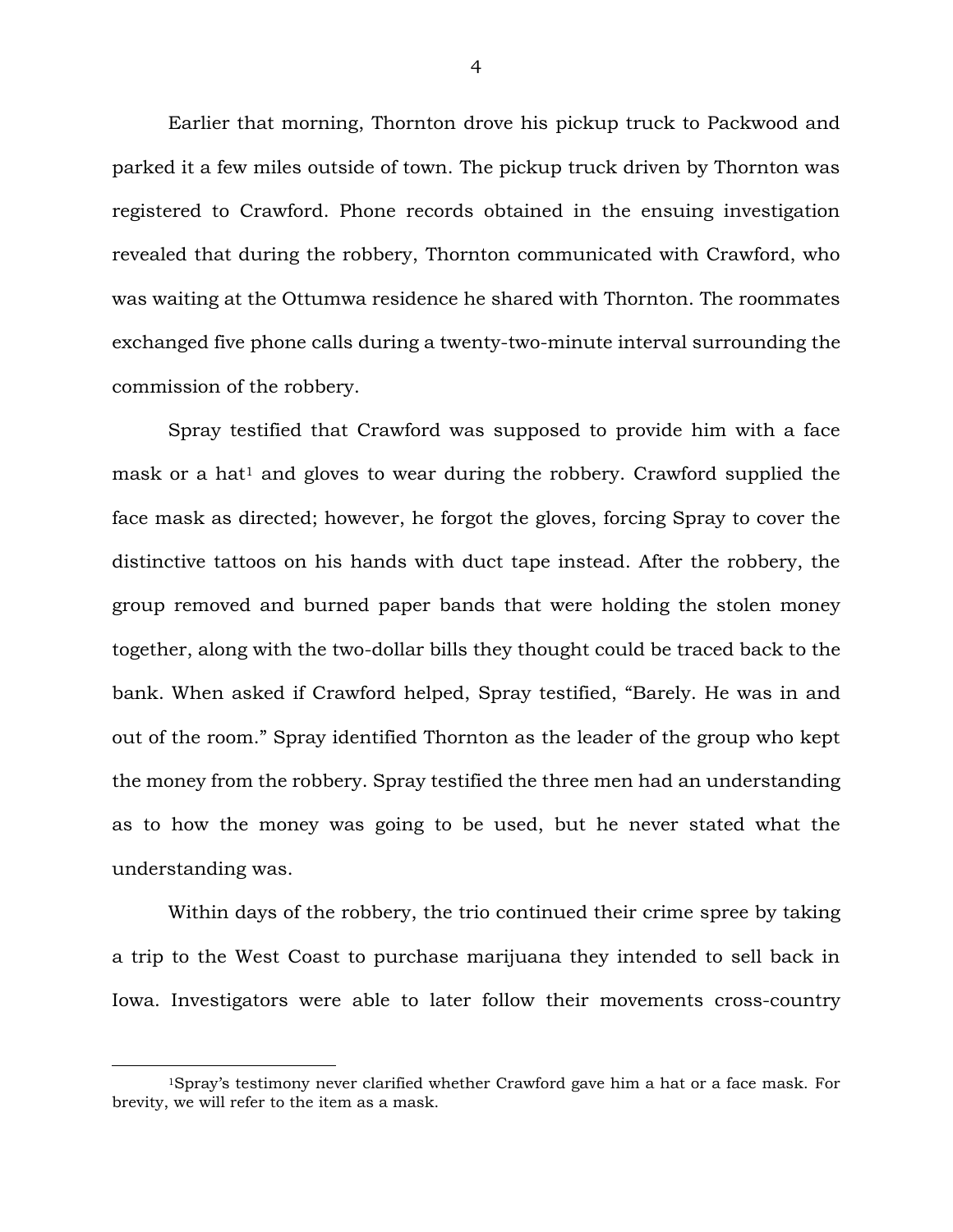through Spray's cell phone records. Facebook messages sent from Crawford's account show his attempts to purchase marijuana in Oregon. The messages also show Crawford soliciting numerous Facebook contacts upon returning to Iowa, advertising that he "just got back from Oregon and got that fire green for the low". The Facebook messages took place right after the robbery and continued until June 15.

When the trio arrived home from their trip out west, law enforcement was busy investigating the bank robbery. The investigation ultimately led them back to Spray based on the identification of his vehicle, physical descriptions of him from witnesses, and surveillance footage matching his appearance. Law enforcement executed search warrants in August for the homes of Spray, Thornton, and Crawford, and for Crawford's vehicle. They found \$50,000– \$55,000 of cash at Thornton's home. Officers found a handwritten note in Spray's home that read, "Im Freaking out Feds are onto us!! Do you know how to look for wire taps and bugs?" The officers found no incriminating evidence at Crawford's home but did find \$470 in cash, two phones, and a "personal use" amount of marijuana in Crawford's vehicle. The \$470 was never linked back to the robbery. Crawford's employer testified that he had recently paid Crawford over \$1,200, and Crawford argued that the cash in his car was from his paycheck.

Ultimately, Crawford was charged with aiding and abetting the Packwood bank robbery in violation of Iowa Code sections 711.1(1) and 711.2, and section 703.1 (2019), a class "B" felony. Although Crawford was not charged with the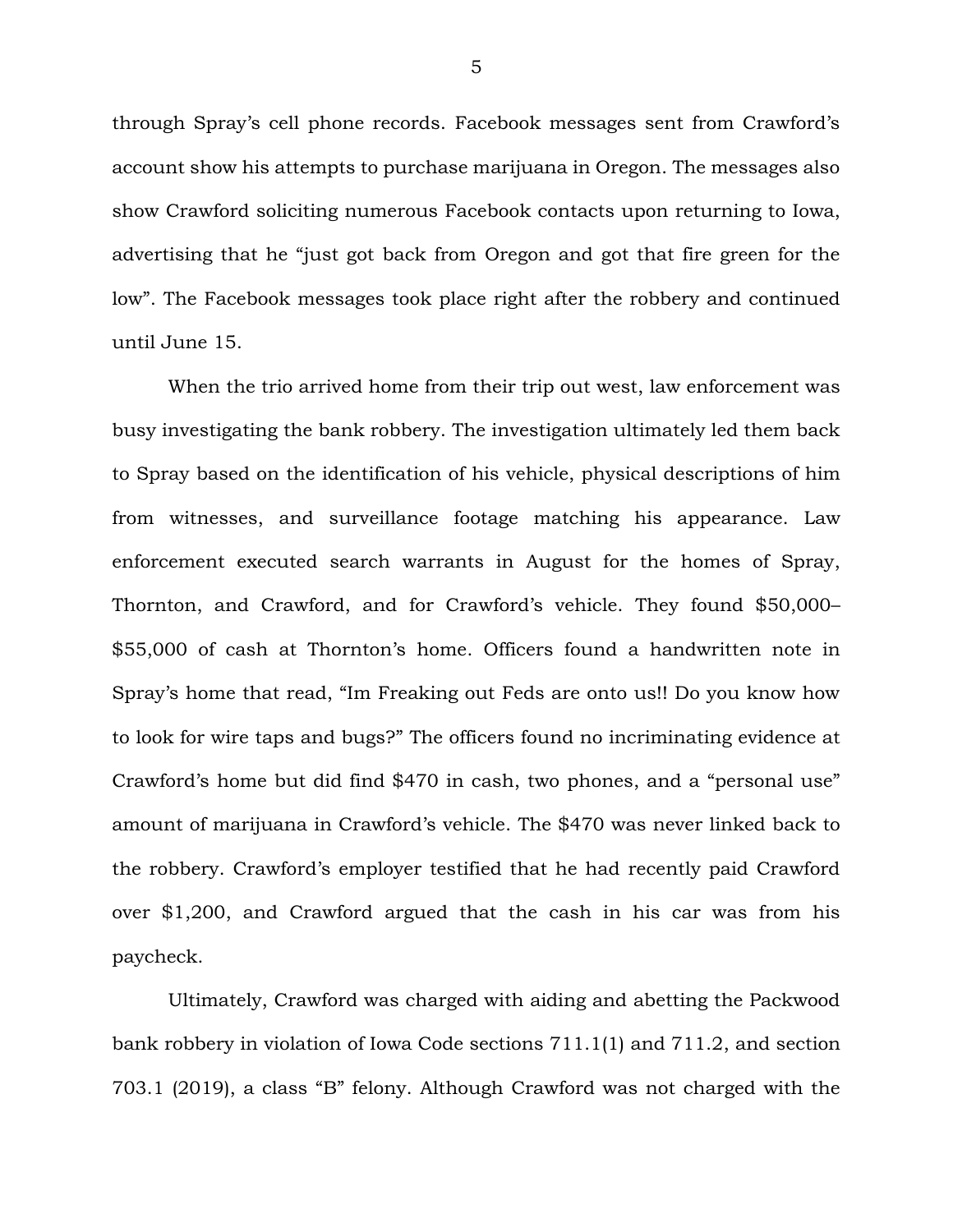attempted ATM theft or distribution of marijuana, the prosecutor used those alleged crimes, along with the Packwood robbery, to file an amended trial information adding a charge of ongoing criminal conduct in violation of Iowa Code sections 706A.2(1)(*d*) and 706A.1(5), also a class "B" felony.

The jury found Crawford guilty on both counts. Crawford appealed, arguing that the evidence was insufficient to support either conviction. We transferred the case to the court of appeals. The court of appeals rejected Crawford's arguments and affirmed his conviction for both robbery in the first degree and ongoing criminal conduct. We granted Crawford's application for further review.

# **II. Standard of Review.**

We review sufficiency of the evidence claims for correction of errors at law. *State v. Kelso-Christy*, 911 N.W.2d 663, 666 (Iowa 2018). When evaluating the sufficiency of the evidence, we consider "whether, taken in the light most favorable to the State, the finding of guilt is supported by substantial evidence in the record." *Id.* (quoting *State v. Meyers*, 799 N.W.2d 132, 138 (Iowa 2011)). There is substantial evidence if the evidence "would convince a rational fact finder the defendant is guilty beyond a reasonable doubt." *Id.* (quoting *Meyers*, 799 N.W.2d at 138). We draw all legitimate inferences in support of the verdict. *Taylor*, 689 N.W.2d at 131. However, "[e]vidence which merely raises suspicion, speculation, or conjecture is insufficient." *State v. Casady*, 491 N.W.2d 782, 787 (Iowa 1992) (en banc). The evidence must at least raise a fair inference of guilt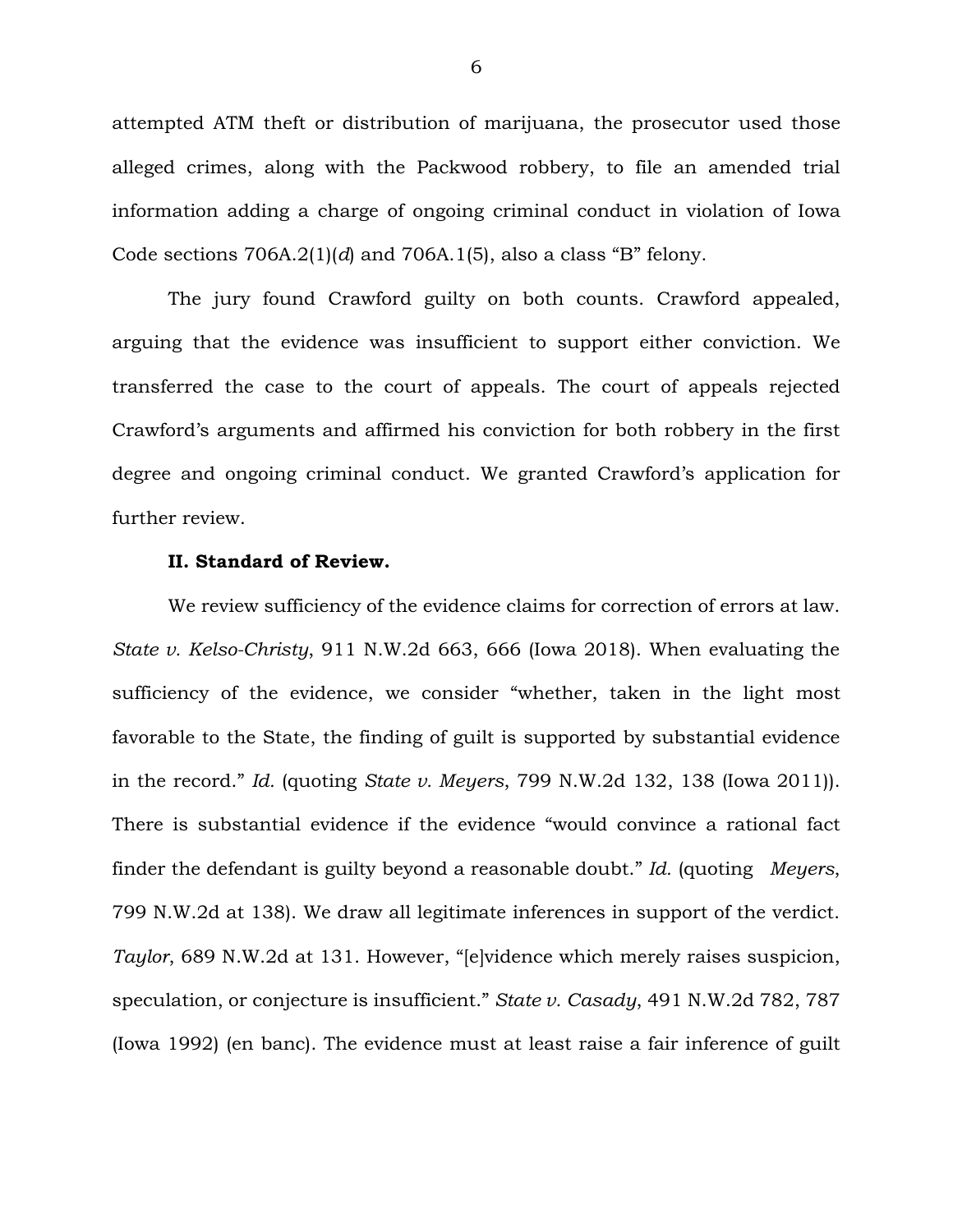as to each essential element of the crime. *State v. LaPointe*, 418 N.W.2d 49, 51 (Iowa 1988).

#### **III. Error Preservation.**

At the close of the State's case, Crawford made a motion for acquittal and renewed the motion before the case was submitted to the jury. As the State points out, Crawford's motion for acquittal did not specifically identify which elements of the first-degree robbery charge the evidence failed to prove, and he never mentioned a lack of evidence about his knowledge that a weapon would be used. Applying our precedent, the court of appeals agreed with the State that Crawford failed to preserve error on his challenge to the first-degree robbery conviction.

But after the court of appeals decision, we revisited our precedent concerning what is needed to preserve a challenge to the sufficiency of the evidence following a trial. *See State v. Crawford*, 972 N.W.2d 189, 195–202 (Iowa 2022). In *State v. Crawford*, we held, "A defendant's trial and the imposition of sentence following a guilty verdict are sufficient to preserve error with respect to any challenge to the sufficiency of the evidence raised on direct appeal." *Id.* at 202. Therefore, we may review Crawford's challenge to the sufficiency of the evidence for both charges in this case, despite any deficiencies in his motion for acquittal.

#### **IV. Analysis.**

We consider two issues on appeal: (1) whether there was sufficient evidence to convict Crawford of robbery under an aiding and abetting theory and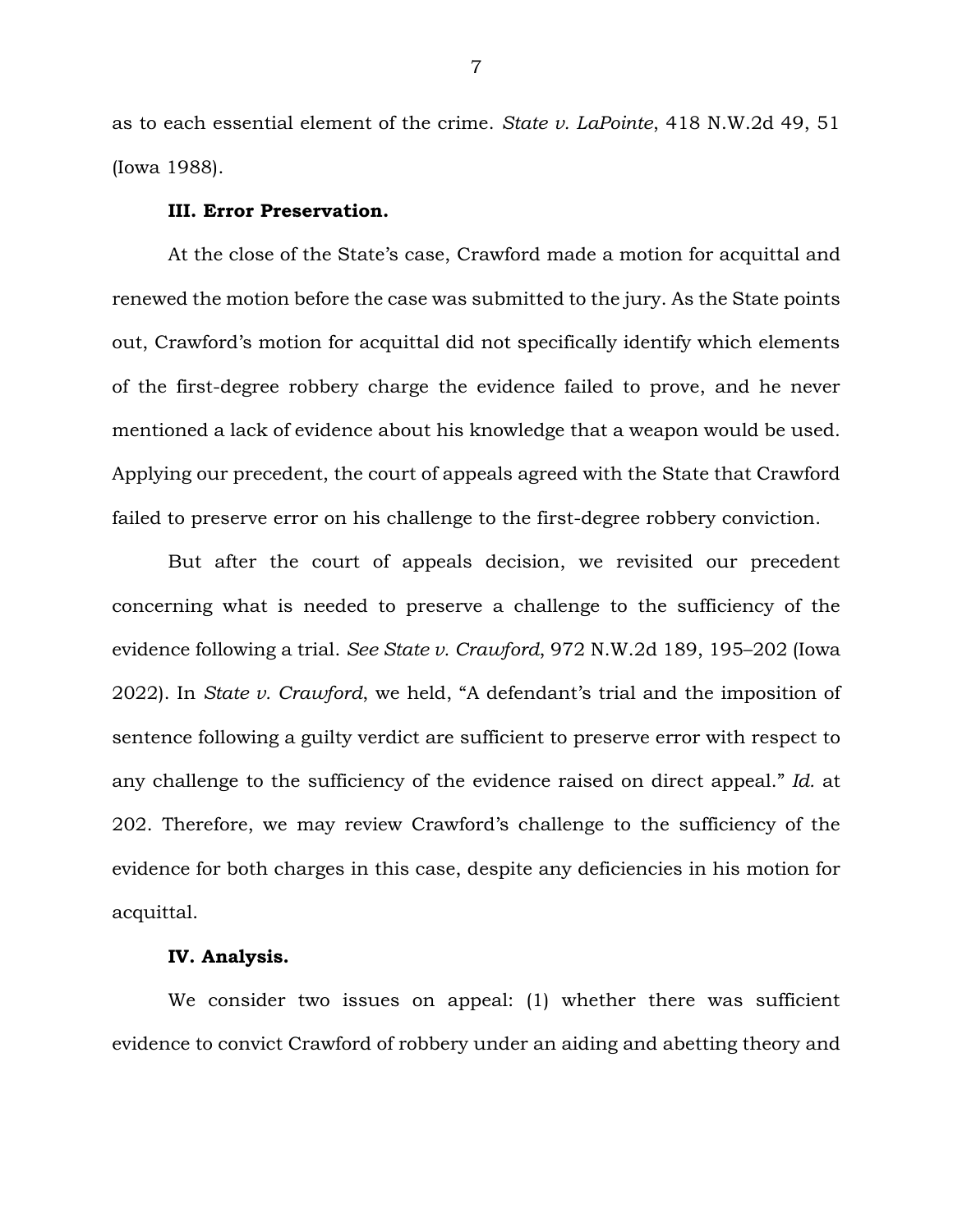(2) whether there was sufficient evidence to convict Crawford of committing ongoing criminal conduct.

**A. Aiding and Abetting.** Sufficient evidence to support a conviction under a theory of aiding and abetting exists if there is "substantial evidence the accused assented to or lent countenance and approval to the criminal act by either actively participating or encouraging it prior to or at the time of its commission." *State v. Hearn*, 797 N.W.2d 577, 580 (Iowa 2011) (quoting *State v. Ramirez*, 616 N.W.2d 587, 591–92 (Iowa 2000) (en banc), *overruled on other grounds by State v. Reeves*, 636 N.W.2d 22, 25–26 (Iowa 2001)). Knowledge of the crime is essential; "however, neither knowledge nor presence at the scene of the crime is sufficient to prove aiding and abetting." *State v. Barnes*, 204 N.W.2d 827, 828 (Iowa 1972). "Aiding and abetting may be proven by direct or circumstantial evidence. Direct and circumstantial evidence are equally probative." *State v. Huser*, 894 N.W.2d 472, 491 (Iowa 2017) (citation omitted).

The jury was instructed on both first- and second-degree robbery, and it found Crawford guilty of robbery in the first degree. Crawford challenges the evidence to support a conviction for any robbery. We start with first-degree robbery.

1. *First-degree robbery.* A person who "purposely inflicts or attempts to inflict serious injury, or is armed with a dangerous weapon" during a robbery commits first-degree robbery; all other robberies are second-degree robbery. Iowa Code §§ 711.2–.3. The jury instructions required the State to prove the following elements of first-degree robbery: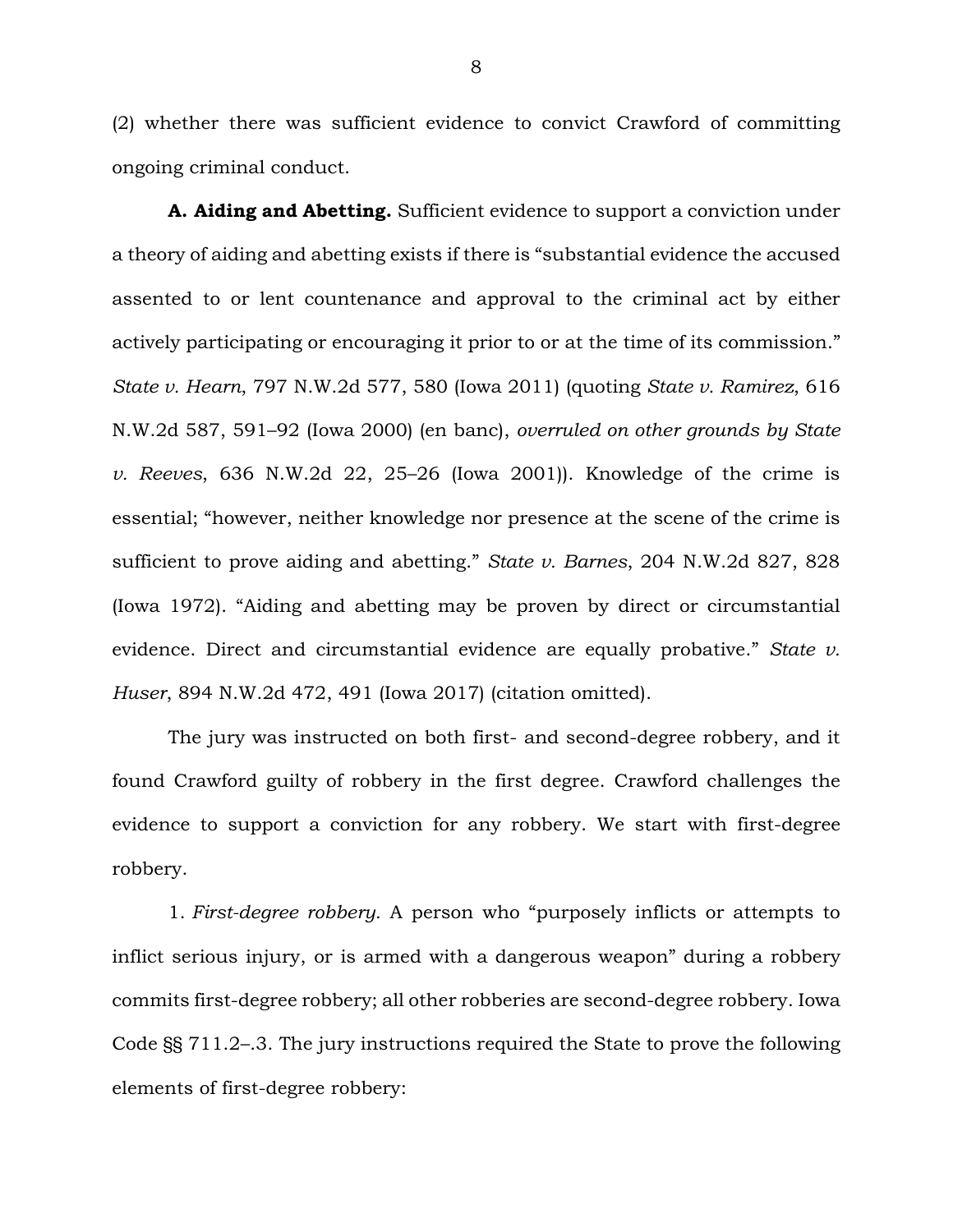1. On or about the 1st day of June, 2018, the defendant had the specific intent to commit a theft, either as principal or as aider and abettor.

2. To carry out his intention or to assist another to commit the theft or to escape from the scene, with or without the stolen property, the defendant aided and abetted another in the robbery of the Pilot Grove Savings Bank, during which time Darrell Hoehne was threatened with, or purposefully placed in immediate fear of serious injury.

3. The defendant aided and abetted another who was armed with a dangerous weapon.

"[I]n the context of a first-degree robbery prosecution under the dangerous weapon alternative, the State must prove the alleged aider and abettor had knowledge that a dangerous weapon would be or was being used." *State v. Henderson*, 908 N.W.2d 868, 876 (Iowa 2018). "Otherwise, the aider and abettor may have knowledge or intent to commit a robbery, but not first-degree robbery." *Id.*

Crawford argues the State failed to produce evidence showing he knew Spray would be armed when he committed the robbery. To this point, Spray testified that Crawford had nothing to do with the gun. The State produced no other evidence concerning Crawford's knowledge about Spray's use of a weapon. The State concedes that the record lacked evidence tending to prove Crawford knew Spray would use a gun, resisting Crawford's appeal of his conviction for first-degree robbery only on preservation grounds. *Crawford* resolved any potential error preservation issues, and we reject the State's argument. *See* 972 N.W.2d 189 at 202. We set aside Crawford's conviction on the first-degree robbery charge because the State failed to offer any evidence to satisfy the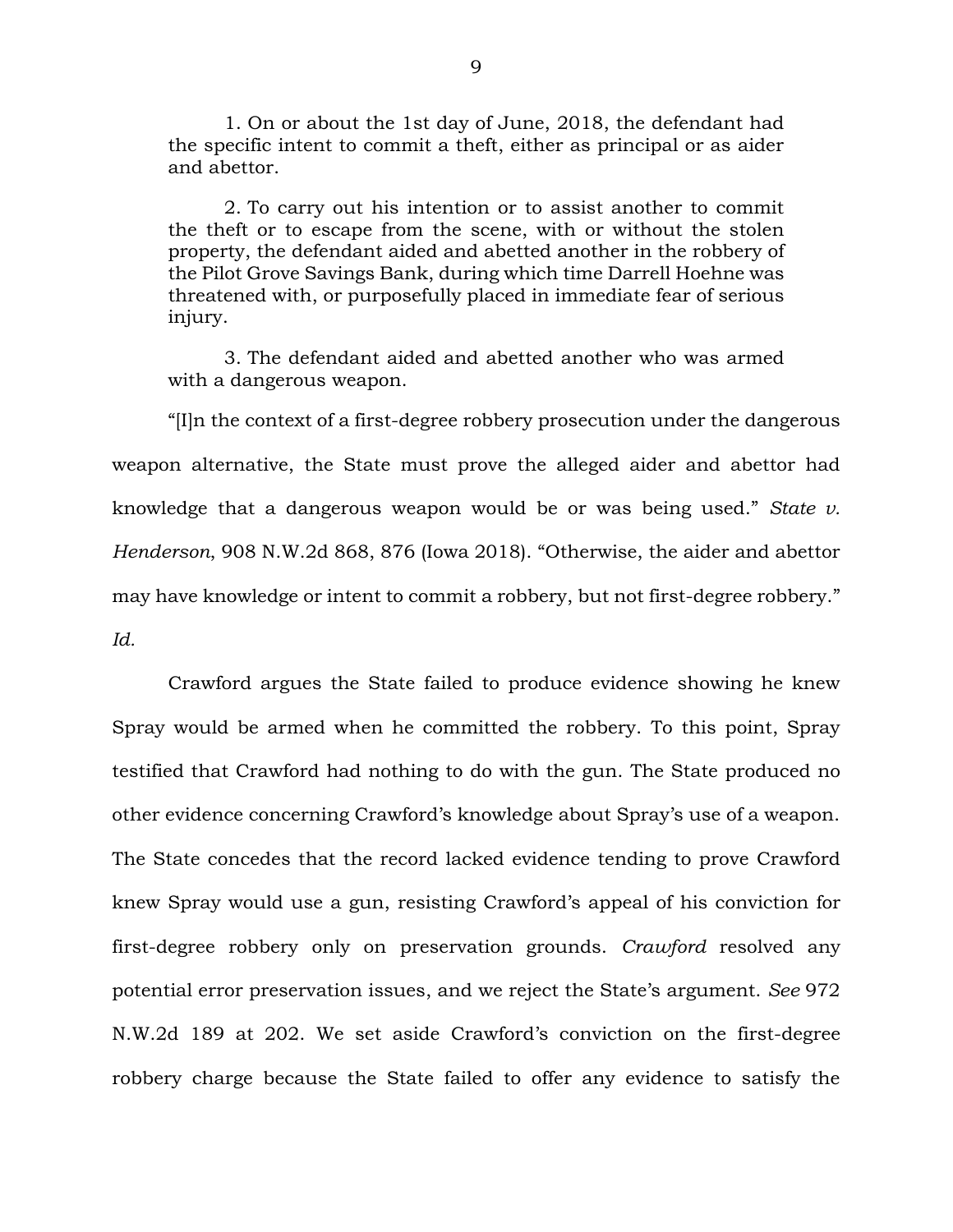dangerous weapon element of first-degree robbery. *See Henderson*, 908 N.W.2d at 876.

2. *Second-degree robbery.* Even though the jury did not return a guilty verdict for second-degree robbery, having found Crawford guilty of first-degree robbery, the jury was instructed that if it found the first two elements, but not the dangerous weapon element, it should find Crawford guilty of the lesser included offense of second-degree robbery.

Crawford argues that the State failed to offer sufficient evidence that he possessed the specific intent to commit the robbery, the second element listed in the jury instructions. Specifically, Crawford argues that the State failed to prove that he provided Spray with the mask with the specific intent it would be used in the robbery. The State counters that supplying the mask, coupled with phone records showing his contemporaneous communications with Thornton who was driving Crawford's truck, allowed the jury to infer Crawford's intent to assist in completing the crime. Intent can seldom be proved by direct evidence. *See State v. Olson*, 373 N.W.2d 135, 136 (Iowa 1985). Consequently, proof of intent usually arises from circumstantial evidence and inferences reasonably drawn from the circumstances. *See id.* 

Aiding and abetting means to "assent[] to or len[d] countenance and approval to the criminal act by either actively participating or encouraging it prior to or at the time of its commission." *Ramirez*, 616 N.W.2d at 591–92. The most incriminating evidence offered by the State was the direct testimony by Spray as to Crawford's involvement in the plan to commit, and subsequently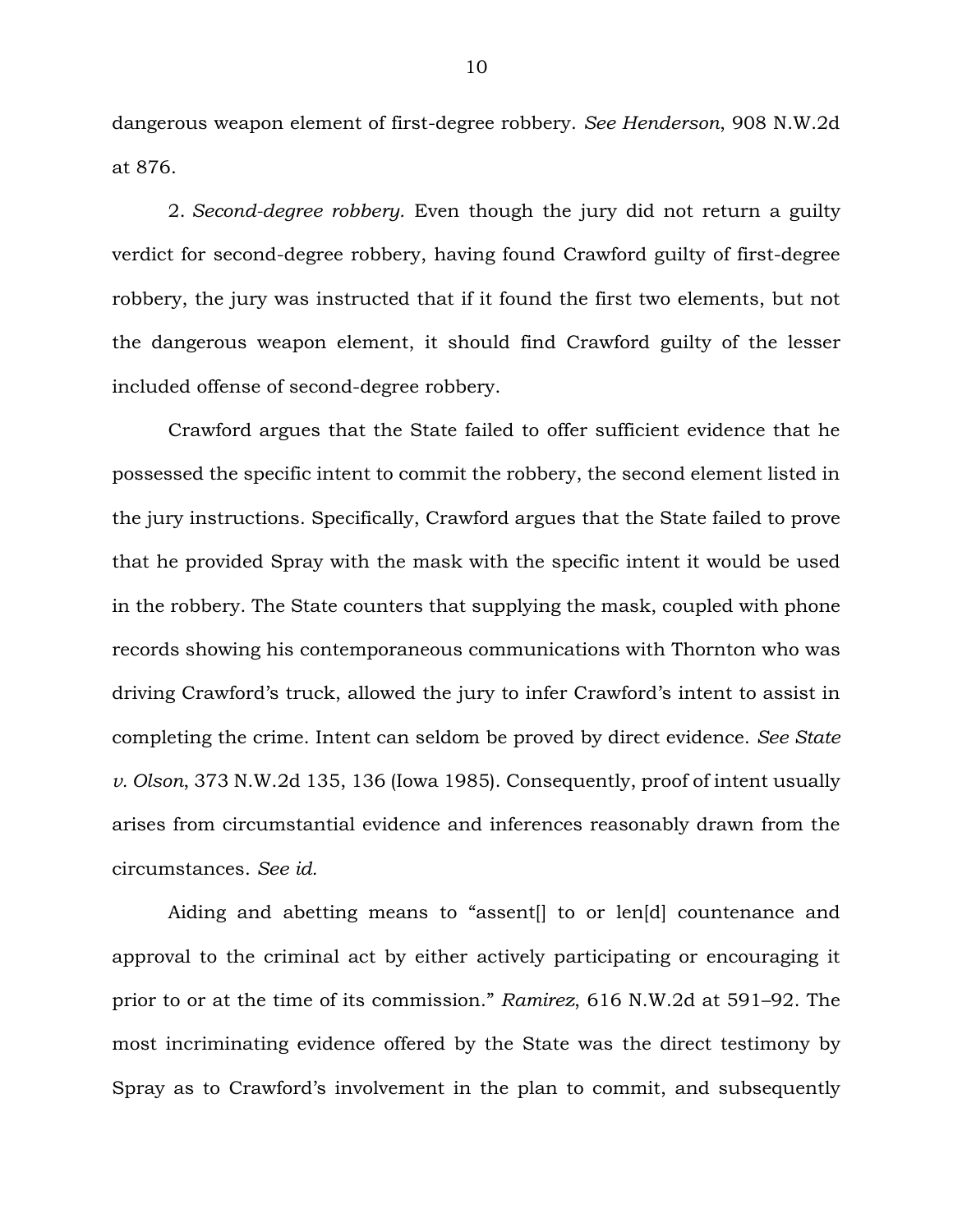conceal, the Packwood bank robbery. But a conviction cannot be based solely on the testimony of an accomplice; it must be corroborated by other evidence that demonstrates a connection between the defendant and the commission of the crime. *See* Iowa R. Crim. P. 2.21(3). "Corroborative evidence need not be strong as long as it can fairly be said that it tends to connect the accused with the commission of the crime and supports the credibility of the accomplice." *State v. Barnes*, 791 N.W.2d 817, 824 (Iowa 2010) (quoting *State v. Berney*, 378 N.W.2d 915, 918 (Iowa 1985), *overruled on other grounds by State v. Bruce*, 795 N.W.2d 1 (Iowa 2011)). Phone records offered by the State showed Crawford called Thornton, who drove Crawford's truck to commit the crime, five times immediately before and after the robbery. These independent records sufficiently corroborate Spray's testimony about Crawford's involvement in the crime.

The State also points to evidence of Crawford's conduct after the robbery, which allowed the jury to infer his participation in the scheme and establish intent. Evidence of a defendant's " 'presence, companionship, and conduct before and after the offense is committed' may be enough from which to infer a defendant's participation in the crime." *State v. Lewis*, 514 N.W.2d 63, 66 (Iowa 1994) (quoting *State v. Miles*, 346 N.W.2d 517, 520 (Iowa 1984)). Crawford helped burn the money bands after Spray and Thornton returned to the house Crawford shared with Thornton, which provides additional evidence to support a reasonable inference he intended to participate in the robbery.

The evidence against Crawford is similar to what we have found sufficient in other cases to support an aiding and abetting robbery conviction. In *State v.*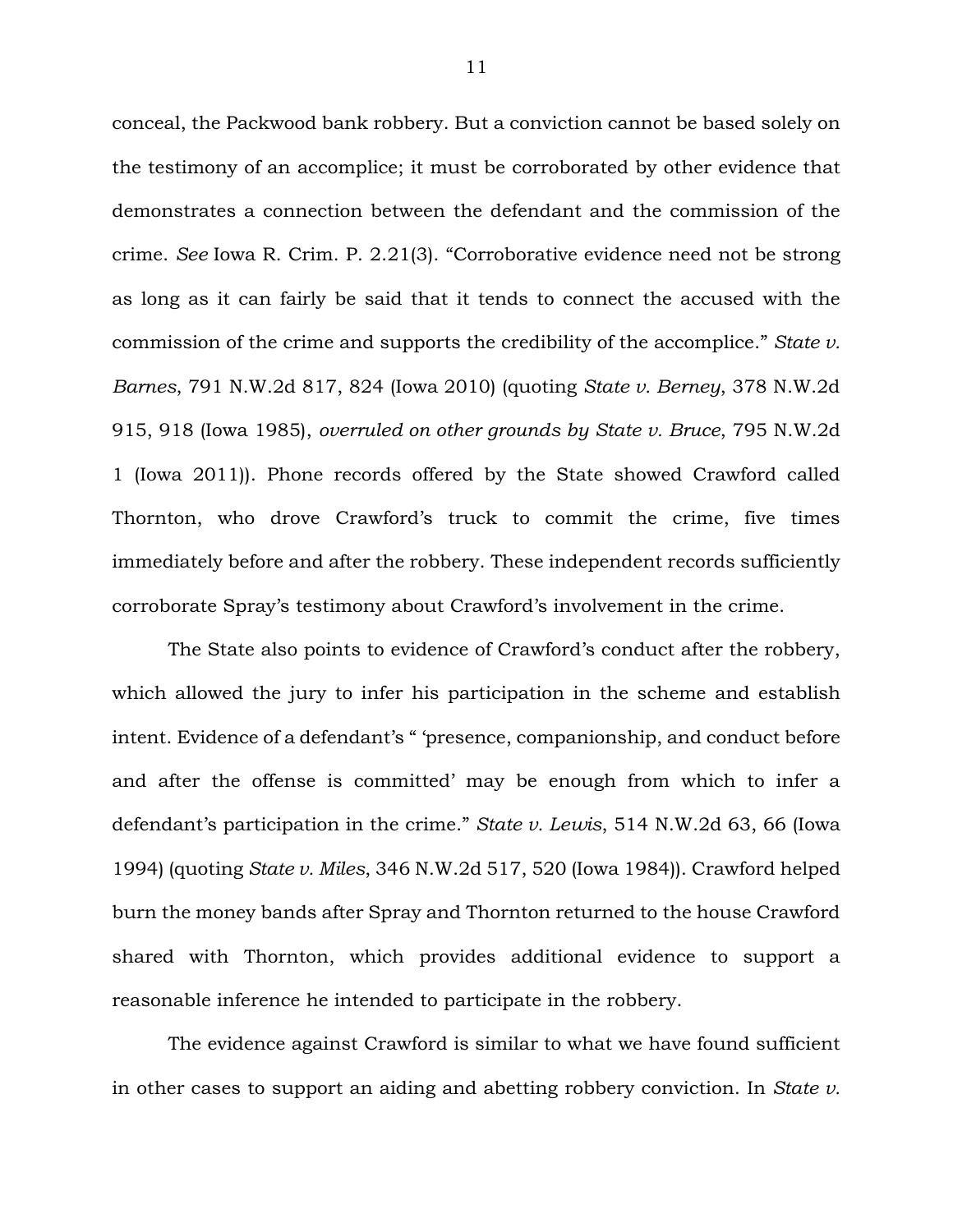*Hearn*, we upheld a conviction for aiding and abetting second-degree robbery based on evidence that the defendant was with his brother and cousin shortly before a carjacking, the defendant admitted to police he knew the people in the stolen car after it crashed, and he drove another car in an attempt to help the carjackers escape, at one point swerving at a police car. 797 N.W.2d at 580–81. Evidence of the defendant's actions before and after the carjacking provided substantial evidence to support the verdict by allowing the jury to infer the defendant's involvement. *Id.* We reached a similar conclusion in *State v. Jefferson*, 574 N.W.2d 268, 277 (Iowa 1997). In that case, evidence that the defendant drove to a convenience store with the gunman, parked in an inconvenient location behind the store, failed to intervene or protest when the gunman demanded money and forced the clerk into the back of the store, and then left with the gunman provided circumstantial evidence to support the jury's rejection of the defendant's testimony that he thought they were just stopping for directions. *Id.* Here, the State presented evidence comparable to that found sufficient to establish aiding and abetting second-degree robbery in *Hearn* and *Jefferson*.

We reverse Crawford's conviction for robbery in the first degree and remand for the district court to enter judgment and sentence on the lesser included offense of robbery in the second degree. *See Henderson*, 908 N.W.2d at 878–79; *State v. Ortiz*, 905 N.W.2d 174, 182–83 (Iowa 2017) (remanding to the district court to enter judgment and resentence on the lesser included offense of third-degree robbery when there was sufficient evidence to support a finding of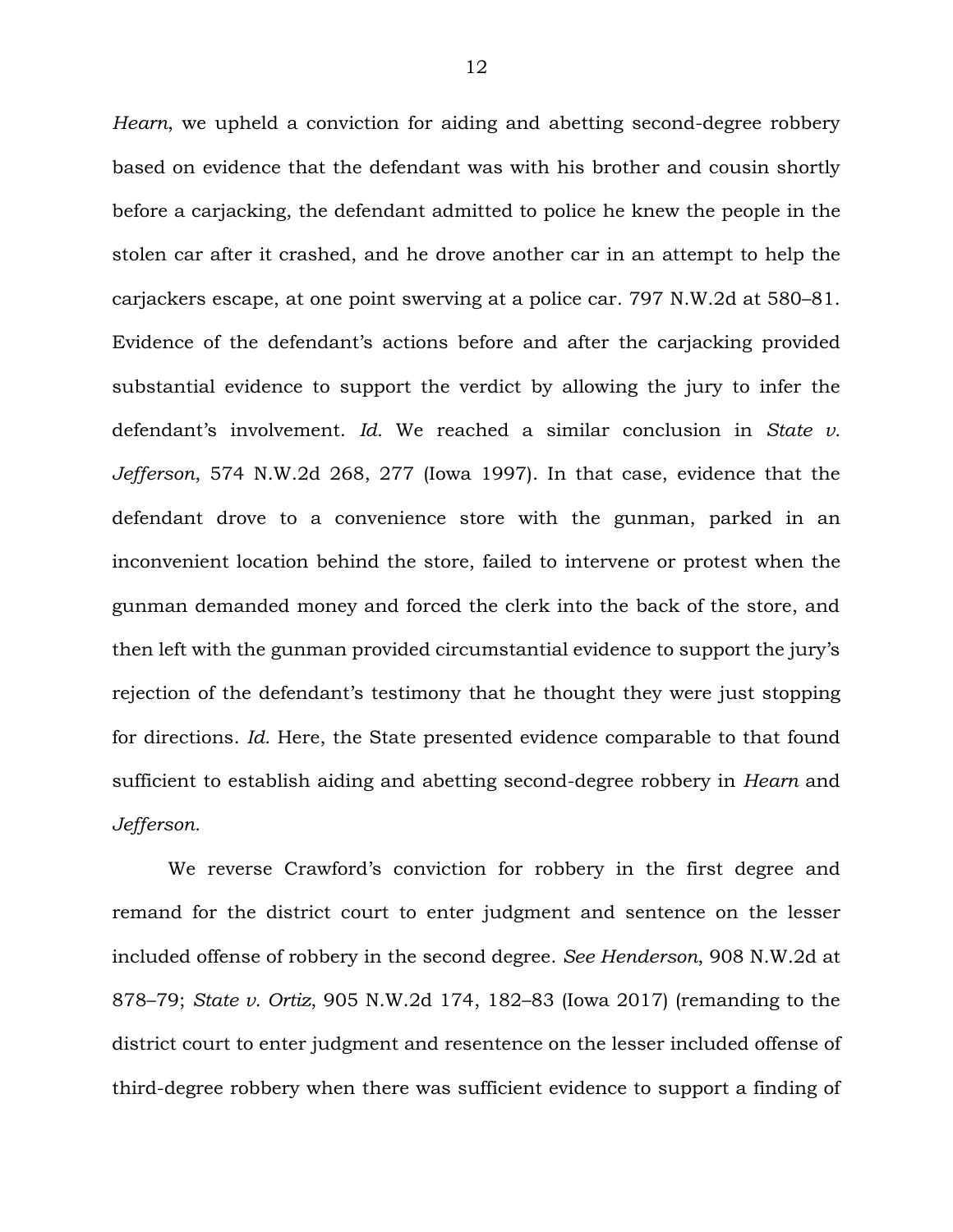third-degree robbery but insufficient evidence to support second-degree robbery).

**B. Ongoing Criminal Conduct.** Crawford was also convicted of violating Iowa Code section 706A.2(1), the criminal enterprise prong of Iowa's ongoing criminal conduct statute. As relevant to Crawford's conviction, it is unlawful for a person to: (1) knowingly conduct or participate in the affairs of an enterprise (2) through "specified unlawful activity" (3) on a continuing basis. *Id.* § 706A.2(1)(*c*). The State's theory at trial was that Crawford, Spray, and Thornton engaged in an enterprise to steal money from the ATM in Brighton and the Pilot Grove Savings Bank in Packwood and use the stolen money to finance a drug operation by purchasing marijuana in Oregon and reselling it in Iowa. Crawford does not dispute that his involvement with Spray and Thornton could comprise an enterprise, so we focus on the other two elements of the offense.

To place Crawford's conviction in context, we note that Iowa's ongoing criminal conduct statute was "patterned after the Model Ongoing Criminal Conduct Act, which was part of the Report of the President's Commission on Model State Drug Laws in 1993." *State v. Olsen*, 618 N.W.2d 346, 348 & n.1 (Iowa 2000) (en banc) (noting Iowa as the only state to have enacted an ongoing criminal conduct statute). The goal of the model act was to "defend legitimate commerce from organized criminal activity and remedy the economic effects of crime." *Id.* Likewise, "the paramount purpose of Iowa's ongoing criminal conduct statute is, like the model act, to combat criminal networks and enterprises." *Id.* at 350 ("This is evident from the overall framework of the statute.").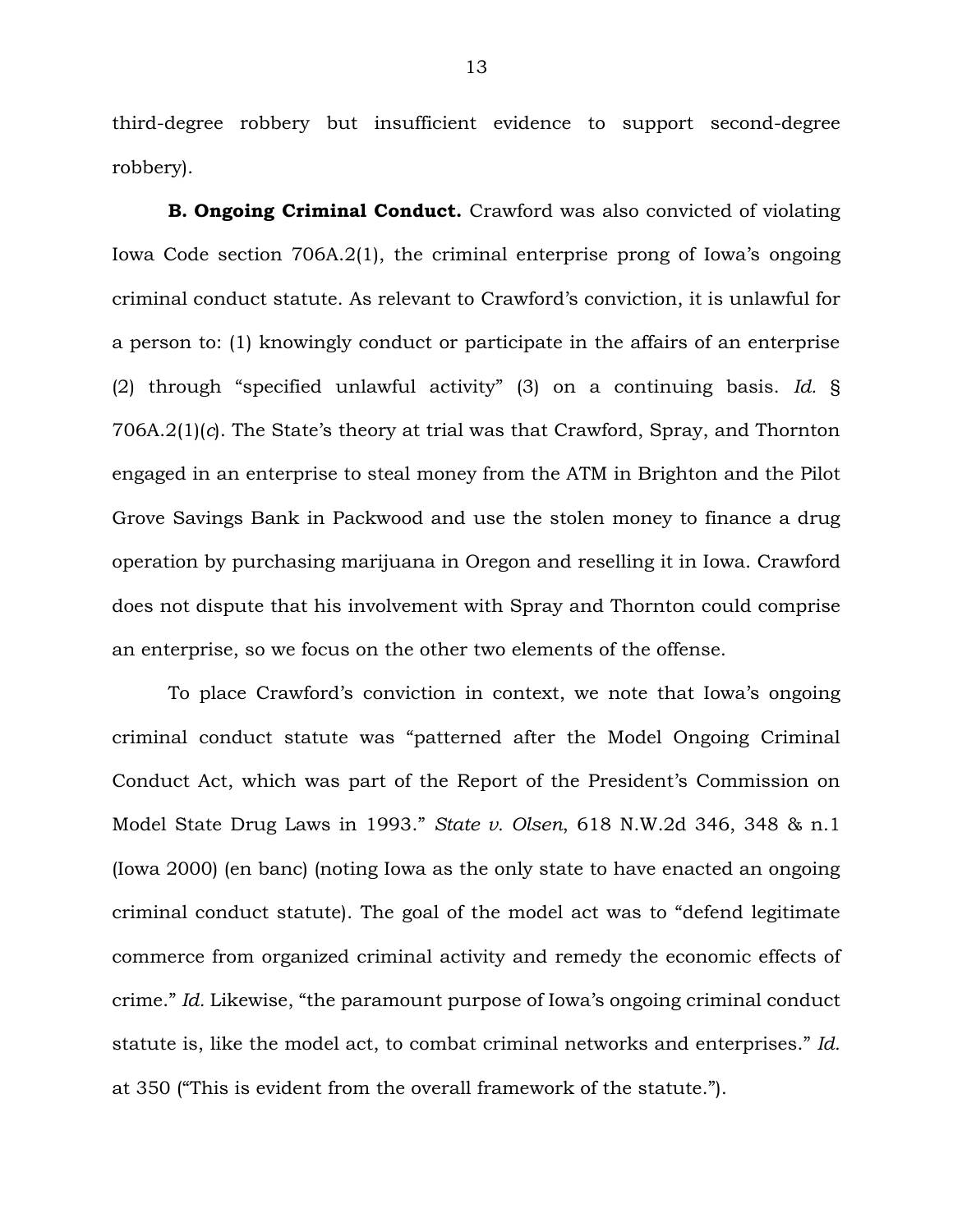The statute is built around the phrase "specified unlawful activity." But where the model act limits that definition "to racketeering offenses or offenses that represent the key components of ongoing criminal networks," the Iowa statute broadly applies the phrase to "any indictable offense, limited only to those offenses 'committed for financial gain on a continuing basis.' " *Id.* (quoting Iowa Code § 706A.1(5)). The continuing basis requirement serves to limit the statute's reach to a course of organized or planned ongoing illegal activity as opposed to merely isolated criminal acts. *See State v. Reed*, 618 N.W.2d 327, 334–35 (Iowa 2000) (en banc). A conviction is a class "B" felony, subjecting a defendant to a twenty-five-year prison term that can be run consecutive to convictions for the underlying predicate offenses. *See* Iowa Code § 706A.4; *id.* § 902.9(1)(*b*); *see also* Anna T. Stoeffler, Note, *Iowa's State RICO Statute: Wreaking Havoc on Iowa's Criminal Justice System*, 102 Iowa L. Rev. 825, 833 (2017) (discussing the breadth of activity covered by the Iowa ongoing criminal conduct statute relative to other state RICO statutes and cautioning that "a conviction under the IOCCA adds substantial time to the sentence for a defendant's predicate offense").

Crawford argues that the State failed to produce substantial evidence that he participated in "specified unlawful activity" as defined by the statute or that the illegal activities met the "continuing basis" requirement. These are distinct terms with specialized meanings.

Crawford first challenges the State's evidence to support the "specified unlawful activities" element of an ongoing criminal conduct charge. The State relied on the following activities: (1) the theft of money from the Brighton ATM;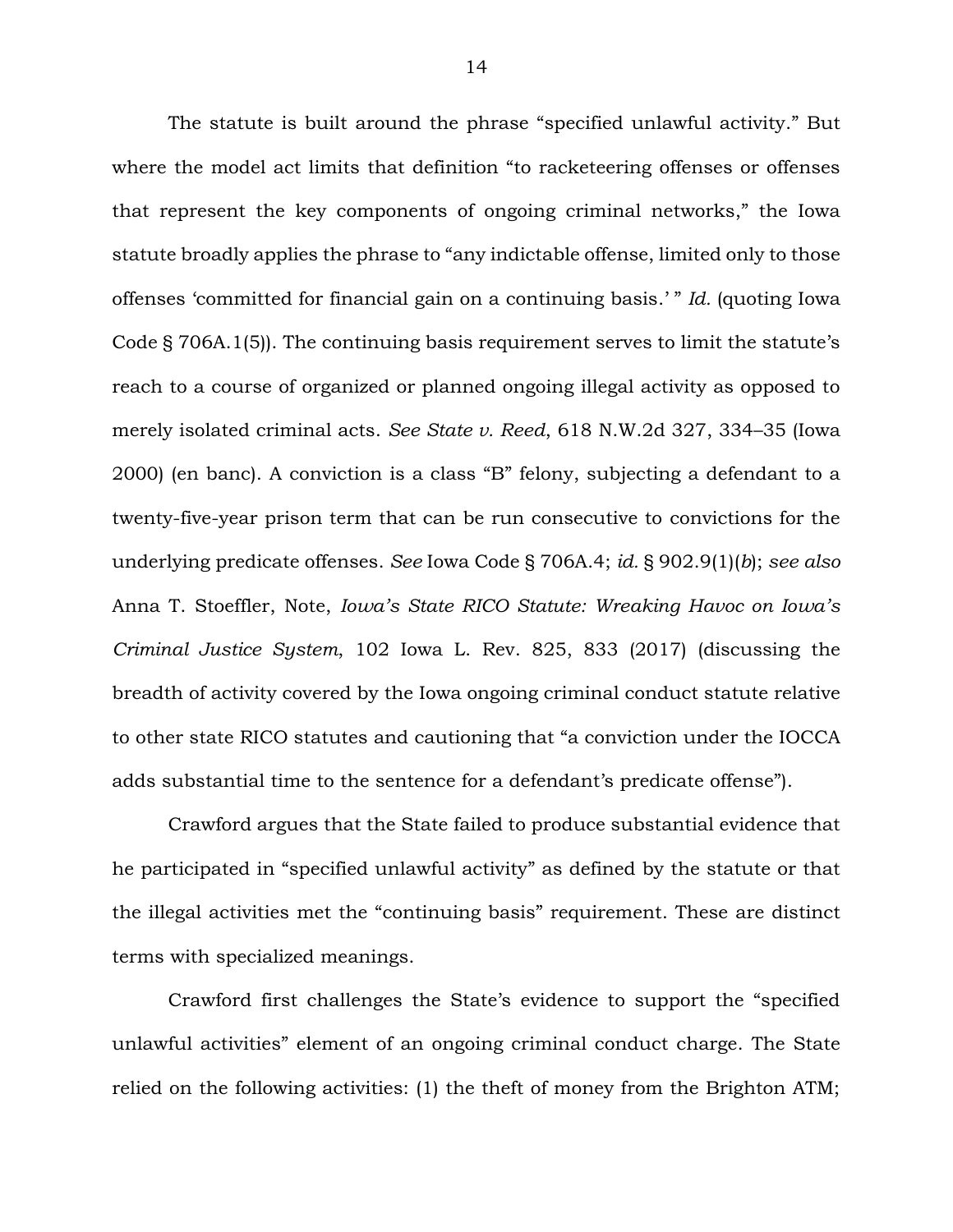(2) the robbery of the Pilot Grove Savings Bank in Packwood; and (3) the distribution, either attempted or completed, of marijuana. Crawford argues that Jury Instruction No. 27, which defined "specified unlawful activity," required the activity to be an "indictable offense" and attempted distribution of marijuana is not an indictable offense in any state. The State counters with Jury Instruction No. 25, which expressly identified the "specified unlawful activities" the jury could rely on: "to wit: a) the theft of money from the Brighton, Iowa ATM; and/or b) the robbery of the Pilot Grove Savings in Packwood, Iowa Bank; and/or c) the distribution, either attempted or completed, of marijuana." And since Crawford did not object to the instruction, the State argues he cannot now complain that attempted distribution does not satisfy the specified unlawful activity element of his conviction. *See State v. Canal*, 773 N.W.2d 528, 530 (Iowa 2009) (explaining that when a defendant does not "object to the instructions given to the jury at trial . . . the jury instructions become the law of the case for purposes of our review of the record for sufficiency of the evidence").

The parties correctly point out the contradictions between the two jury instructions, so looking just to the instructions as the State argues does not simplify the analysis. In the end, we do not need to reconcile these inconsistencies in light of our conclusion that there was insufficient evidence to meet the separate continuing basis requirement for Crawford's ongoing criminal conduct conviction. We turn to that element instead.

Crawford argues the State failed to show that the specified unlawful activity was conducted on a "continuing basis." The State again argues that we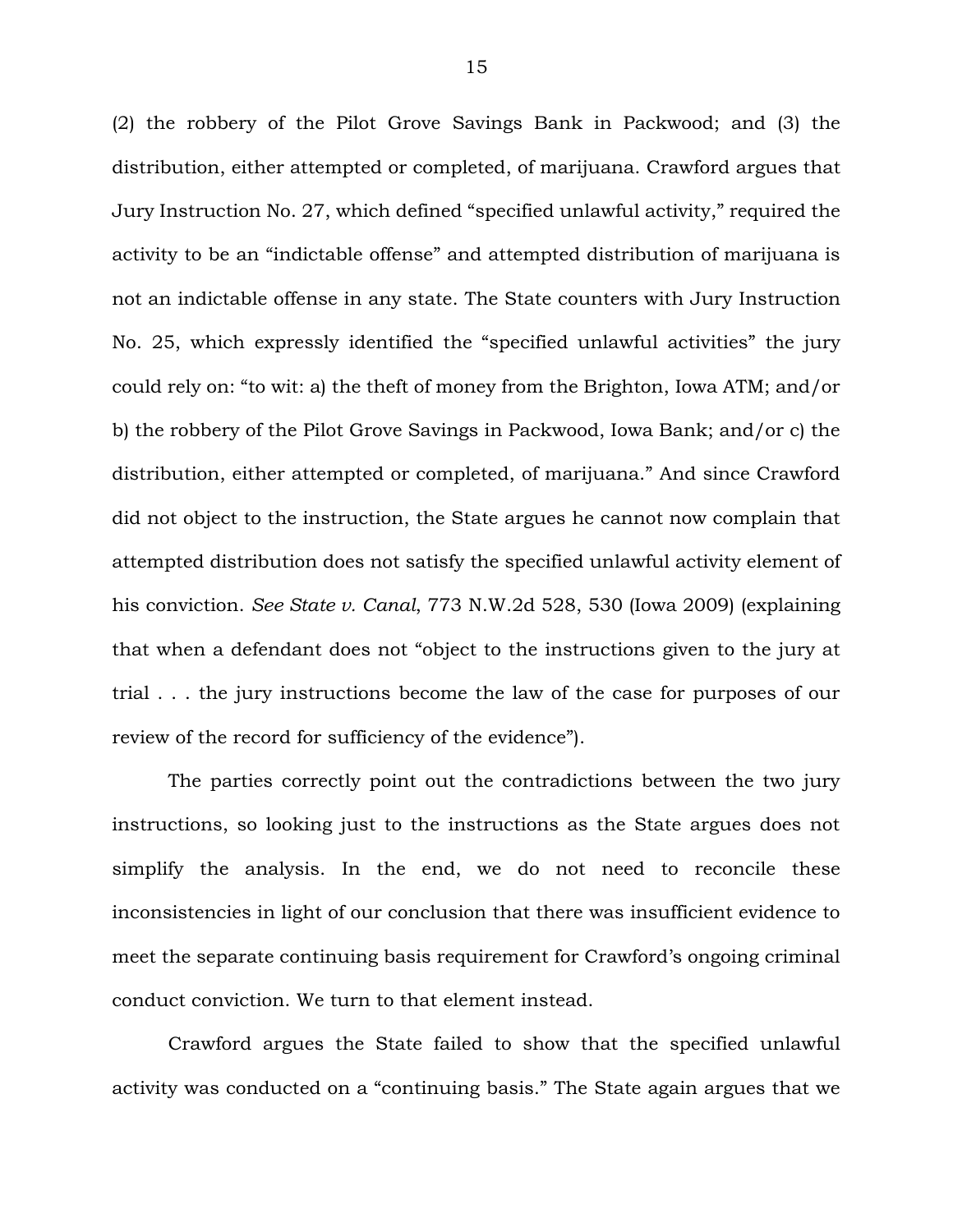are limited to the jury instructions, which do not otherwise define the term "continuing basis," because Crawford did not offer an instruction that explained the legal requirements for a continuing basis. The problem with the State's argument is that it cannot point to an *incorrect* statement of the law in the jury instructions with respect to the continuing basis requirement to which Crawford was required to object. Our law of the case doctrine is premised on the failure to object to an incorrect statement of the law. *See, e.g.*, *State v. Harris*, 891 N.W.2d 182, 188 (Iowa 2017) (holding that counsel's failure to object to jury instruction that omitted "going" element of offense of "going armed with intent" constituted ineffective assistance); *State v. Hopkins*, 576 N.W.2d 374, 378–80 (Iowa 1998) (counsel was ineffective for failing to object to an instruction that was not "a correct statement of the law"). If a party fails to alert the district court of the erroneous instructions, he cannot complain that the evidence was insufficient to support a legal proposition contrary to the one instructed to the jury. When that happens, we apply the law as set out in the instructions rather than the applicable law. *See, e.g.*, *Canal*, 773 N.W.2d at 530 ("[The defendant] did not object to the instructions given to the jury at trial. Therefore, the jury instructions become the law of the case for purposes of our review of the record for sufficiency of the evidence.").

But failing to fully define a term is a different matter. The State does not dispute that Jury Instruction No. 25 and Jury Instruction No. 27 both required the jury to find that the underlying acts were committed on a continuing basis, a required element of the offense. The failure of the instructions to further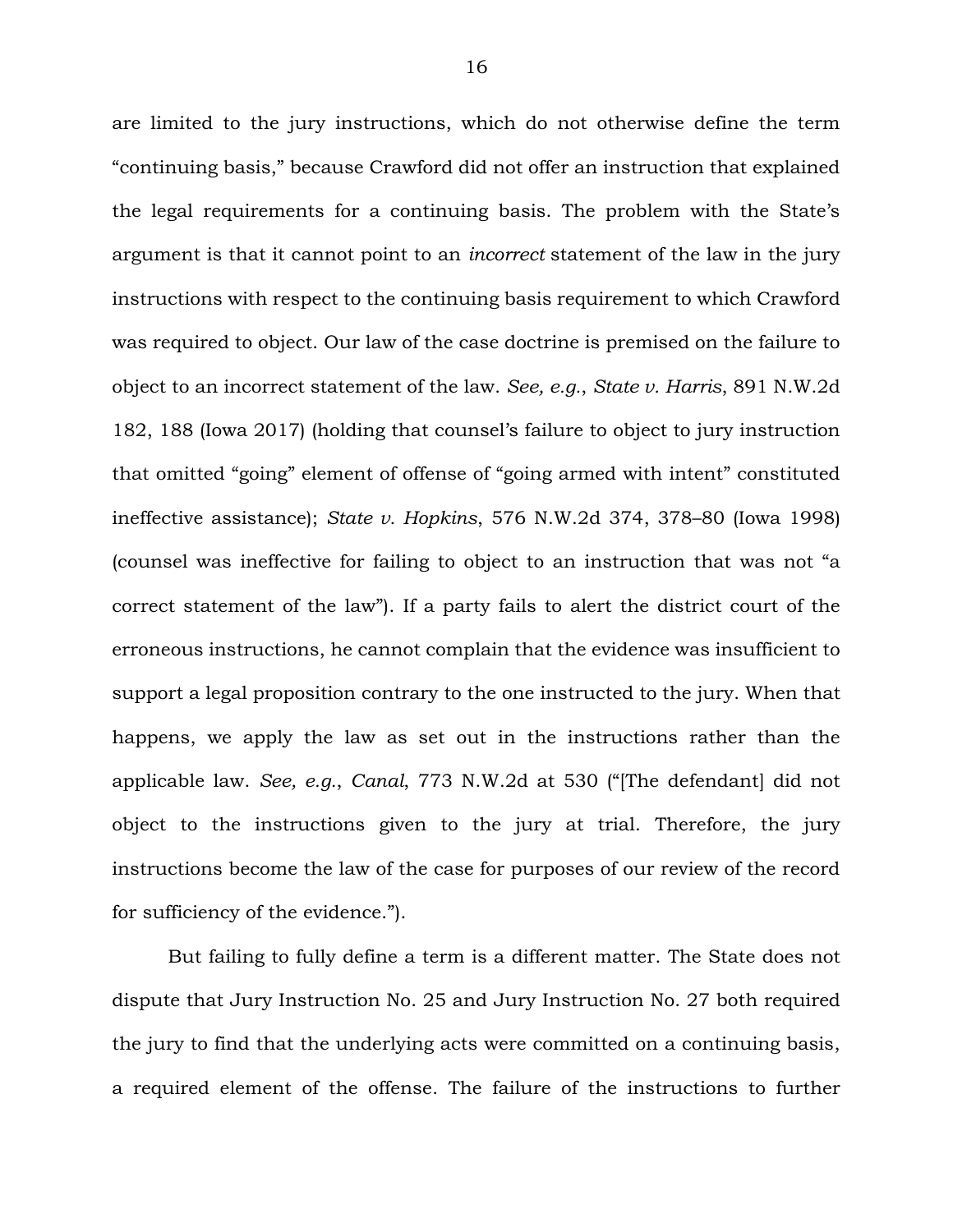elucidate what that term means does not prevent us from applying the correct law. *See, e.g.*, *State v. Banes*, 910 N.W.2d 634, 639–41 (Iowa Ct. App. 2018) (addressing whether evidence was sufficient to support finding of continuing basis as described in *State v. Reed* although the term was not further defined).

In *State v. Reed*, we considered what it means for specified unlawful activities to be committed on a continuing basis under Iowa Code chapter 706A, which does not define the phrase. 618 N.W.2d at 334. Given the similarities between the underlying purposes of chapter 706A and the Federal Racketeer Influenced and Corrupt Organizations Act (RICO), 18 U.S.C. § 1962(c), we adopted the United States Supreme Court's interpretation of "a pattern of racketeering activity" as a reasonable interpretation of "continuing basis" for purposes of chapter 706A. *See Reed*, 618 N.W.2d at 334–35 (discussing *H.J. Inc. v. Nw. Bell Tel. Co.*, 492 U.S. 229, 241–42 (1989)). As a general matter, continuing basis means that there must be a sufficient series of related predicate acts over a significant period of time or, alternatively, "conduct that by its nature projects into the future with a threat of repetition." *Id.* (quoting *Midwest Heritage Bank, FSB v. Northway*, 576 N.W.2d 588, 591 (Iowa 1998)).

" '[C]ontinuing basis' in section 706A.1(5) requires proof of a course of criminal activity as opposed to an isolated or one-time act." *Id.* at 334. To be considered part of an enterprise conducted on a continuing basis, the predicate acts must be related in some way and have an element of continuity. *Id.* ("It is this factor of continuity plus relationship which combines to produce a 'pattern.'" (quoting *Midwest Heritage Bank*, 576 N.W.2d at 591)). The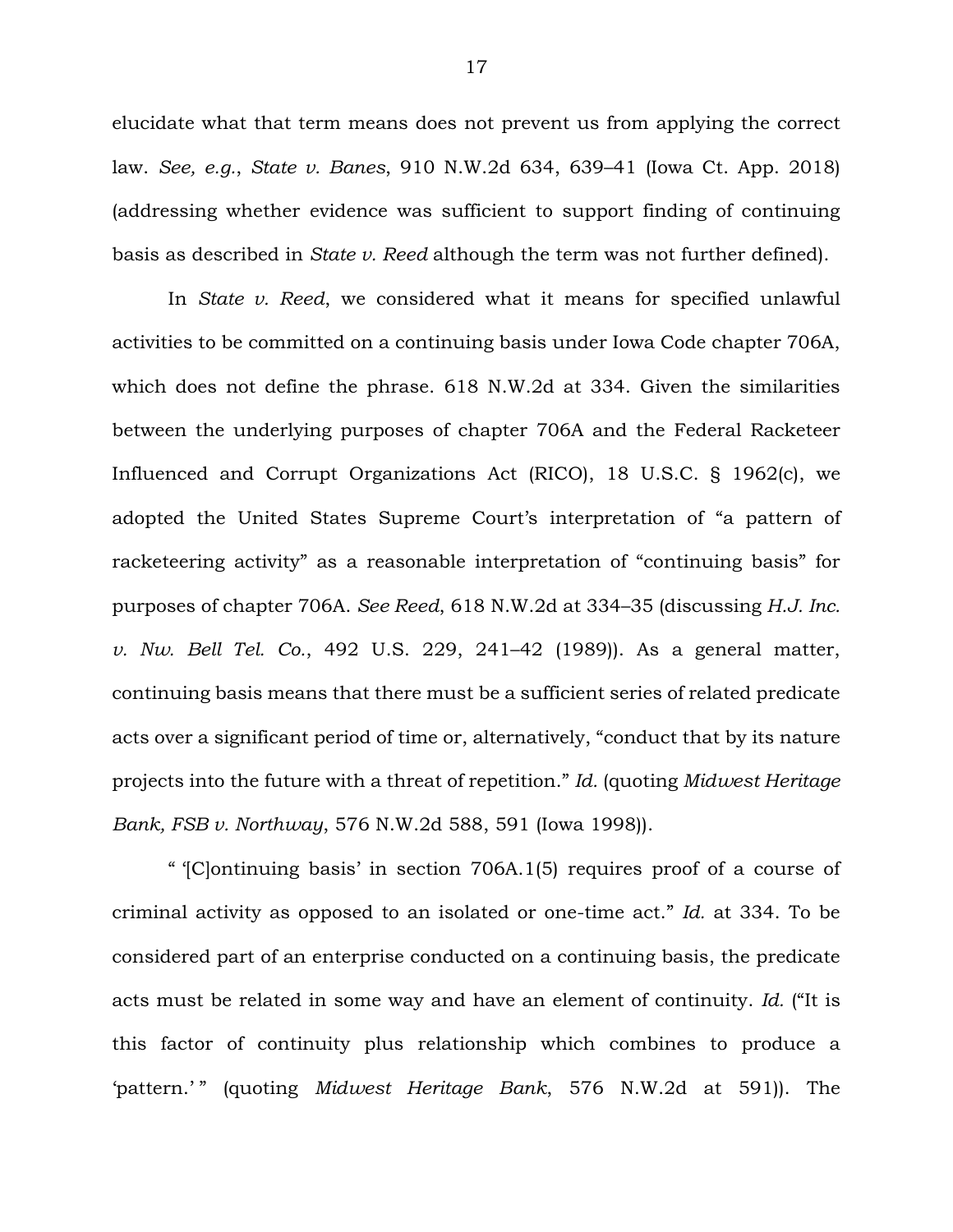relationship element "can be shown if the predicate acts 'have the same or similar purposes, results, participants, victims, or methods of commission or otherwise are interrelated by distinguishing characteristics and are not isolated events.' " *Id.* (quoting *Midwest Heritage Bank*, 576 N.W.2d at 591). Crawford does not argue that the State failed to show a relationship between the predicate acts of robbing banks and using the stolen funds to fund a drug distribution operation, so our analysis is focused on the continuity element.

Requiring continuity helps distinguish between isolated events and a plan of continuing illegal activity. The focus of the statute is the ongoing nature of planned illegal conduct. Continuity can be shown by either an "open-ended" or "closed-ended" concept. *Id.* at 334–35. Continuity refers "either to a closed period of repeated conduct, or to past conduct that by its nature projects into the future with a threat of repetition. It is, in either case, centrally a temporal concept." *Id.* (quoting *Midwest Heritage Bank*, 576 N.W.2d at 591). Crawford argues the evidence was insufficient to show continuity based on either concept.

1. *Closed-ended continuity.* The point of requiring a continuing basis is to show the ongoing nature of the criminal conduct. Illegal activities don't have to go on forever to meet the continuing basis requirement. At the same time, committing a few illegal activities over a short period of time does not indicate an intent to commit illegal activities on a continuing basis. To avoid sweeping in multiple, but isolated acts, a closed period of repeated conduct must occur over a substantial time period before it establishes the activities were committed on a continuing basis. *See id.* at 334.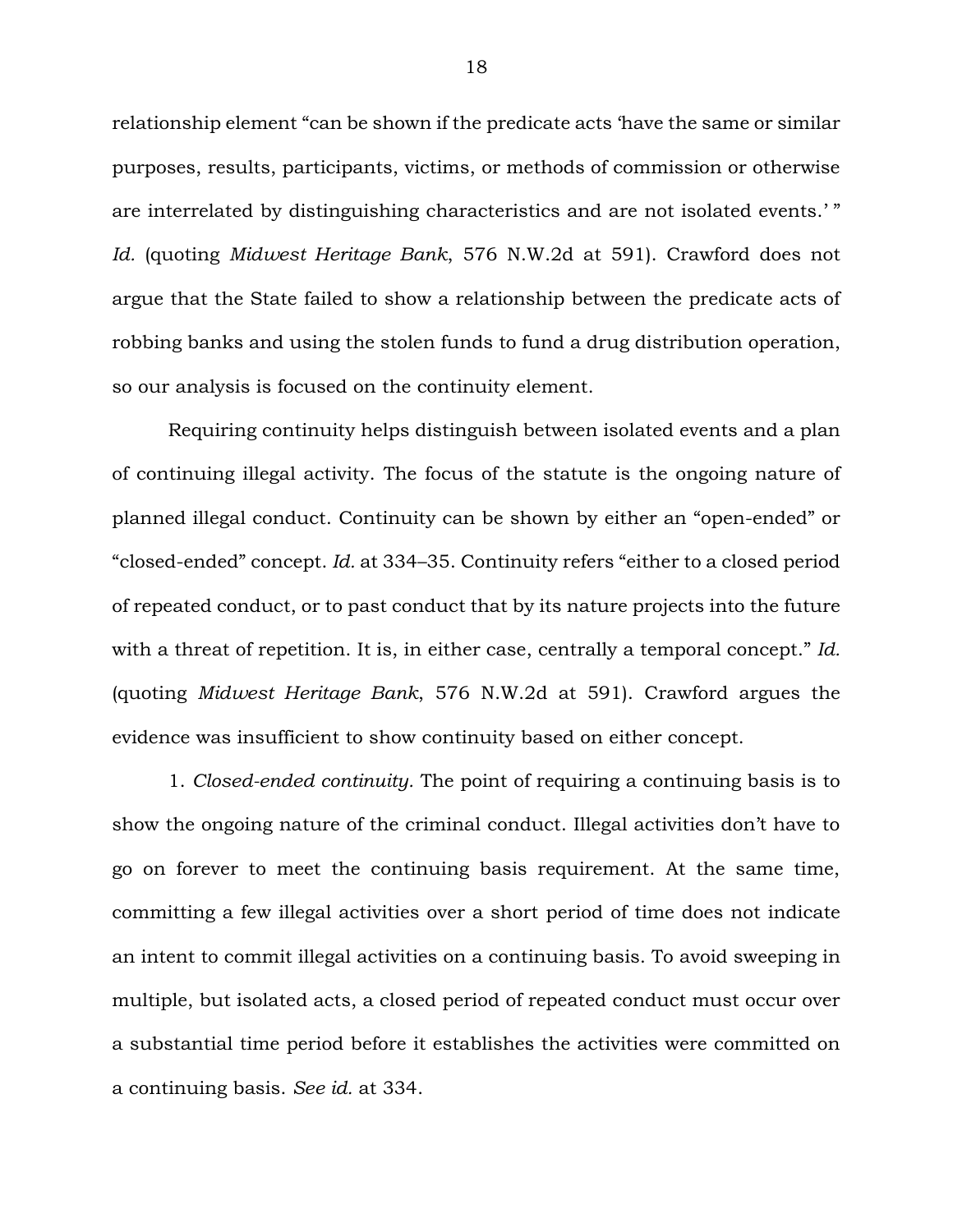The State argues that the attempted ATM theft, the bank robbery, and attempts to buy and sell marijuana satisfy the closed-ended concept. The jury instructions identified the time period as May 29, 2018, to June 15, 2018, less than three weeks. In *Reed*, we recognized that without a threat of future criminal conduct, predicate acts extending over a few weeks or months are insufficient for establishing continuity. *Id.* at 335. That is because the ongoing criminal conduct statute, like RICO, is concerned with "long-term criminal conduct." *Id.* (quoting *Midwest Heritage Bank*, 576 N.W.2d at 591).

This conclusion is supported by federal cases considering the length of time necessary to satisfy a closed-ended concept of continuity for purposes of RICO. *See, e.g.*, *Wisdom v. First Midwest Bank, of Poplar Bluff*, 167 F.3d 402, 407 (8th Cir. 1999) (holding six-month period too short to satisfy the closed-ended analysis of the continuity requirement); *Primary Care Invs., Seven, Inc. v. PHP Healthcare Corp.*, 986 F.2d 1208, 1215–16 (8th Cir. 1993) (holding eleven months insufficient to satisfy the closed-ended continuity requirement and noting that other federal circuit courts consistently hold that schemes less than one year are too short). It is also consistent with the length of time this court and the court of appeals have considered sufficient to satisfy the continuing basis requirement of an ongoing criminal conduct charge. *Compare Olsen*, 618 N.W.2d at 347 (a scheme to defraud an elderly couple out of \$200,000 through a home repair scam over a period of nineteen months supported ongoing criminal conduct conviction), *State v. Schindler*, No. 19–0138, 2020 WL 2487607, at \*2–3 (Iowa Ct. App. May 13, 2020) (twenty-four thefts over three years satisfied closed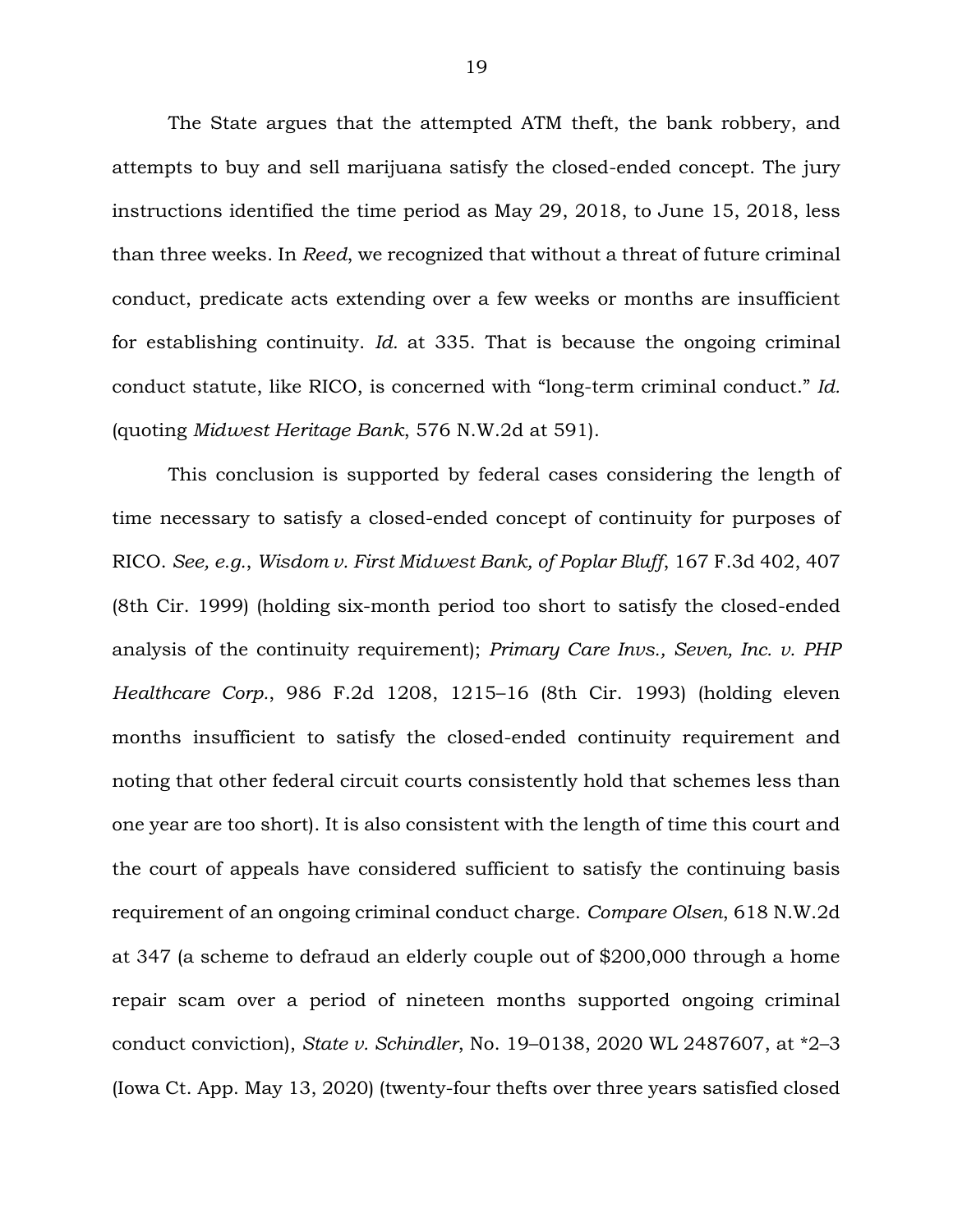period of continuity), *State v. Wulf*, No. 18–0398, 2019 WL 720469, at \*4 (Iowa Ct. App. Feb. 20, 2019) (multiple acts of theft over the course of a year showed continuity over closed period of repeated conduct), *and State v. Frey*, No. 05– 0287, 2006 WL 2872492, at \*2 (Iowa Ct. App. Oct. 11, 2006) (multiple predicate acts over a period of almost three years satisfied closed period of continuity), *with Reed*, 618 N.W.2d at 333–34 (three drug sales in two months failed to establish closed-ended continuity), *State v. Goodwin*, No. 18–1822, 2020 WL 1551149, at \*5–7 (Iowa Ct. App. Apr. 1, 2020) (five robberies over three days did not satisfy continuity requirement), *Banes*, 910 N.W.2d at 640–41 (three commercial burglaries over the span of one month insufficient to meet continuity requirement), *and State v. Agee*, No. 02–0967, 2003 WL 22087479, at \*2 (Iowa Ct. App. Sept. 10, 2003) (five counts of forgery over eight days did not satisfy continuity requirement).

The three-week period between the attempt to cut into the Brighton ATM and the last Facebook post about selling marijuana clearly does not satisfy the substantial time period required by *Reed*. 618 N.W.2d at 334–35. Therefore, the evidence is insufficient to establish the continuing basis element of ongoing criminal conduct under the closed-ended concept.

2. *Open-ended continuity.* "[A] continuing basis may be found, even where predicate acts occur over a short period of time, if there is a demonstrated relationship between the predicate acts and a threat of continuing criminal activity." *Banes*, 910 N.W.2d at 640–41 (alteration in original) (quoting *Agee*, 2003 WL 22087479, at \*2). This is referred to as the open-ended theory of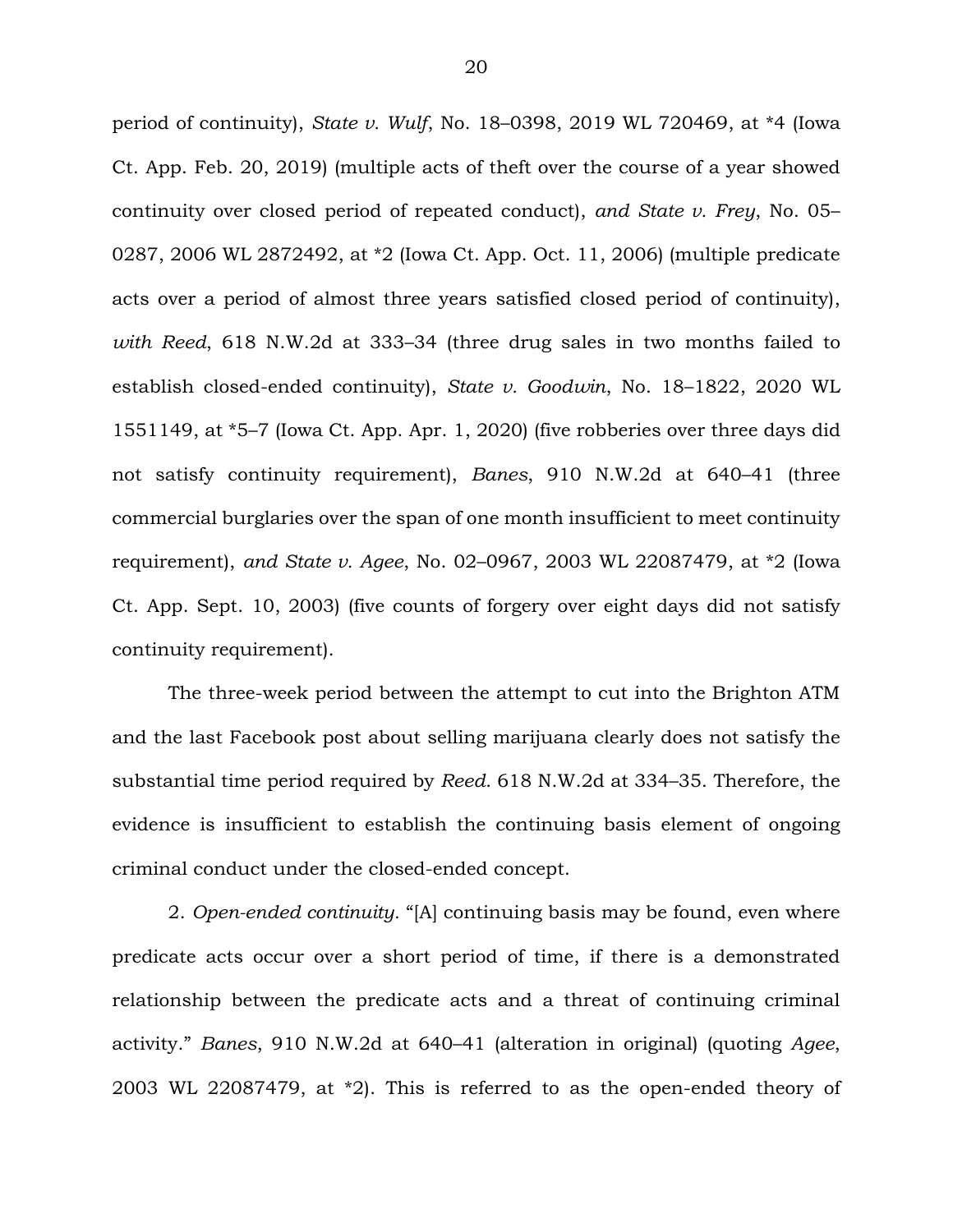continuity. An open-ended time period is demonstrated by "past conduct that by its nature projects into the future with a threat of repetition." *Reed*, 618 N.W.2d at 334 (quoting *Midwest Heritage Bank*, 576 N.W.2d at 591). Under an openended theory, "liability depends on whether the threat of continuity is demonstrated." *Id.* at 335 (emphasis omitted) (quoting *Midwest Heritage Bank*, 576 N.W.2d at 591). This requires "a realistic prospect of continuity over an open-ended period yet to come." *Home Orthopedics Corp. v. Rodríguez*, 781 F.3d 521, 531 (1st Cir. 2015) (quoting *Feinstein v. Resol. Tr. Corp.*, 942 F.2d 34, 45 (1st Cir. 1991)) (discussing open-ended continuity under RICO).

There are two general scenarios where the continuity requirement is satisfied through open-ended conduct. One arises where there is evidence that the illegal activity would have continued for a sufficient time to meet the closedended time period but the defendant's conduct was cut short, generally by an arrest or other law enforcement intervention. The other is where the nature of the illegal activity itself reveals an intent for the illegal activities to continue.

*Reed* provides an example of the first scenario. Reed committed "at least three completed offenses of dealing drugs over a two-month period," but his drug dealing ended when he was arrested. 618 N.W.2d at 335. The two-month period was too short to support closed-ended continuity, so we considered the nature of Reed's illegal activity to determine whether there was evidence that, had Reed not been arrested, he would have continued his illegal drug trade. *Id.* at 334–35. We concluded that evidence of a dealer quantity of drugs seized from the defendant along with evidence that he made monthly payments to store his drug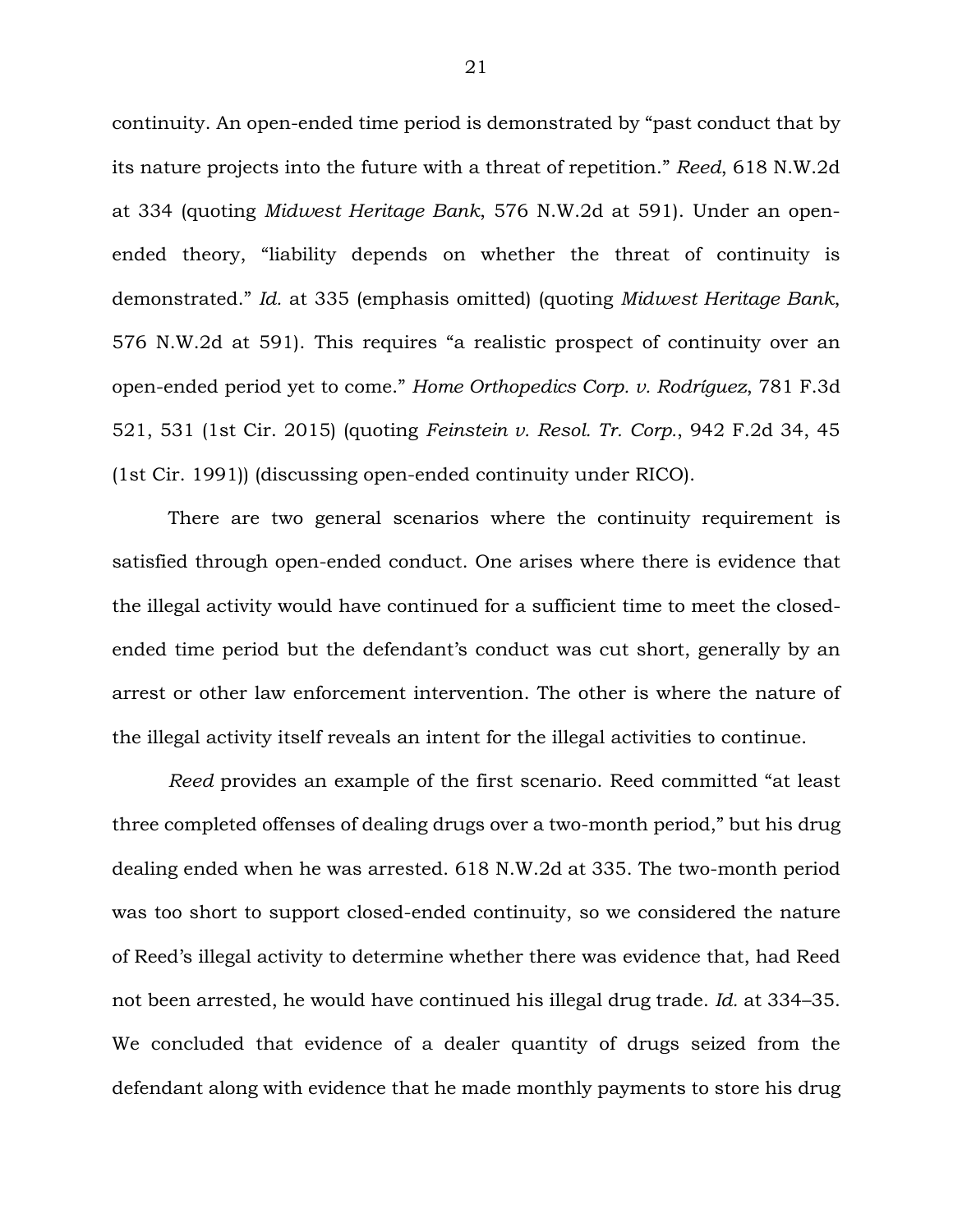stash at someone else's house were sufficient to show that Reed intended to continue dealing drugs if not caught. *Id.*

*State v. Banes* provides a proper contrast to *Reed*. In *Banes*, the defendant was convicted of burglary, theft, and criminal mischief after he and a friend broke into two different businesses in Lee County on Christmas Day and a third business a few days later. 910 N.W.2d at 637–39. They stole tools, guns, clothes, jewelry, and electronic equipment and then sold some of the stolen items to a third party. *Id.* at 637–38. A week later, one of the business owners, who suspected Banes was involved, saw him driving in Keokuk and chased him, calling the police along the way. *Id.* at 638. The police found Banes's jeep abandoned at his grandfather's house with some of the stolen items inside. *Id.* In overturning Banes's separate conviction for ongoing criminal conduct, the court of appeals recognized that committing several commercial burglaries over a period of a few days could not satisfy the requirement for evidence of a continued threat of future criminal conduct. *Id.* at 641. Nor was that requirement satisfied by the fact that the defendant was unemployed. *Id.* Whereas being unemployed does not itself indicate a defendant intends to continue to support himself through illegal activity, *id.*, paying someone on a monthly basis to stash drugs does indicate the defendant intends to continue selling drugs, *Reed*, 618 N.W.2d at 334–35.

Evidence that an otherwise unemployed defendant makes a living through criminal activity might provide evidence to support a threat of continuing activity, but being unemployed in and of itself does not. *Banes*, 910 N.W.2d at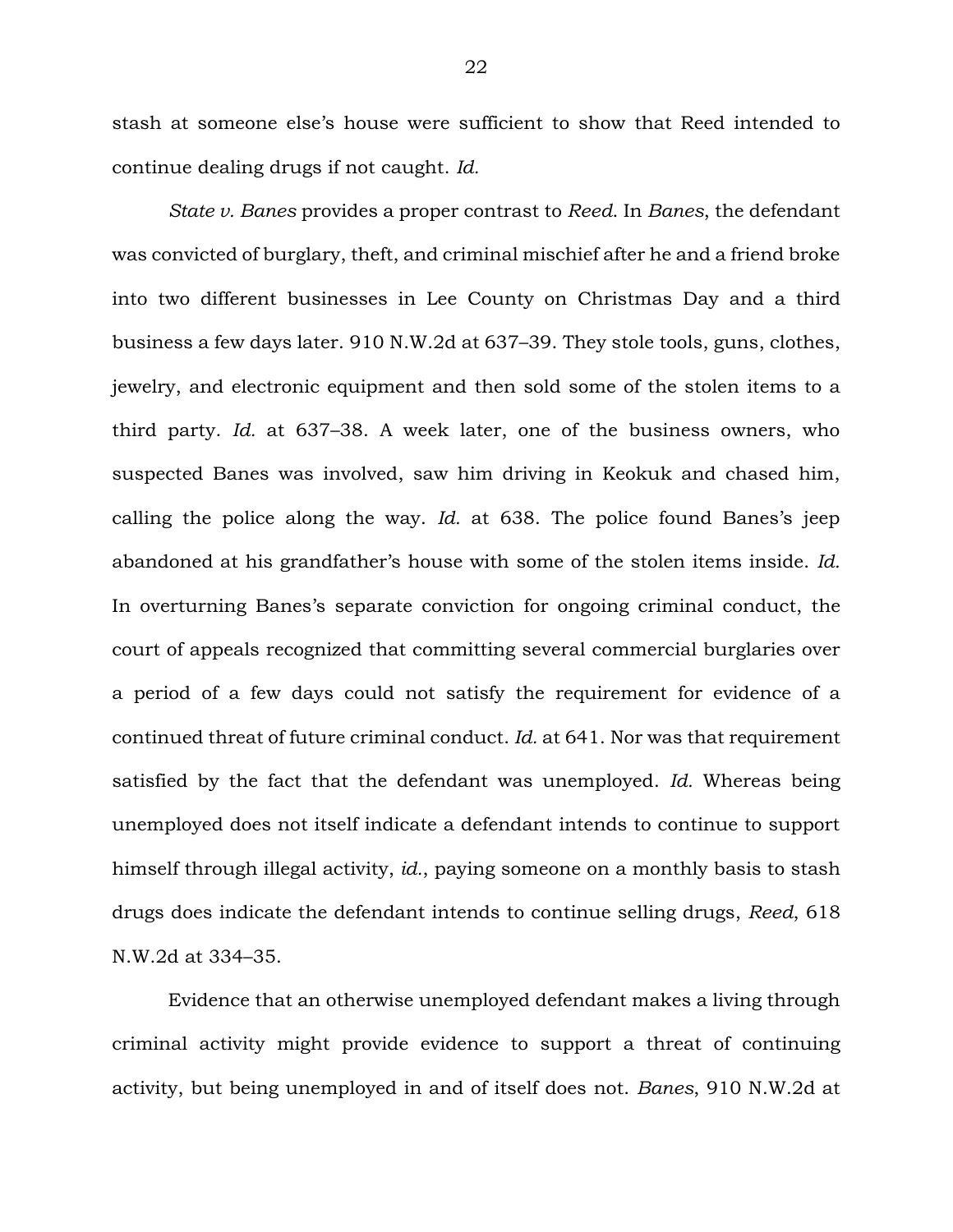641. We think the same is true for selling drugs. That a defendant engages in more than one drug sale does not, in and of itself, establish the evidence needed to support a finding of a threat of continuing illegal conduct into the future. If it was, the three sales of drugs in *Reed* would have been enough to support the ongoing criminal conduct conviction and we would not have needed to rely on the monthly payments for a stash house to establish a continued threat of future criminal conduct. The statute criminalizes an intentional scheme of ongoing criminal conduct, not merely a series of isolated criminal acts that may or may not continue into the future. *See Reed*, 618 N.W.2d at 334–35 (noting the statute does not cover isolated criminal activity).

Here, the State relies on evidence that Crawford communicated with a number of people through Facebook to make multiple marijuana sales, arguing this reveals an ongoing drug-dealing operation. But *Reed* makes clear that multiple drug sales over a short period of time are insufficient without additional evidence to support a threat of continuing illegal activity. The State's evidence of drug sales through Facebook only shows activity through June 15; there is no evidence that sales continued beyond that point.

The State relies on evidence that Spray and Thornton feared the police were on to them based on a note found in Spray's house during execution of the August search warrant to argue that the illegal activity was cut short by law enforcement. We reject this argument for two reasons. First, as in *Reed*, there must still be evidence beyond the prior short-lived drug sales to support a finding of a threat of continuing illegal activity, even when there is an explanation for an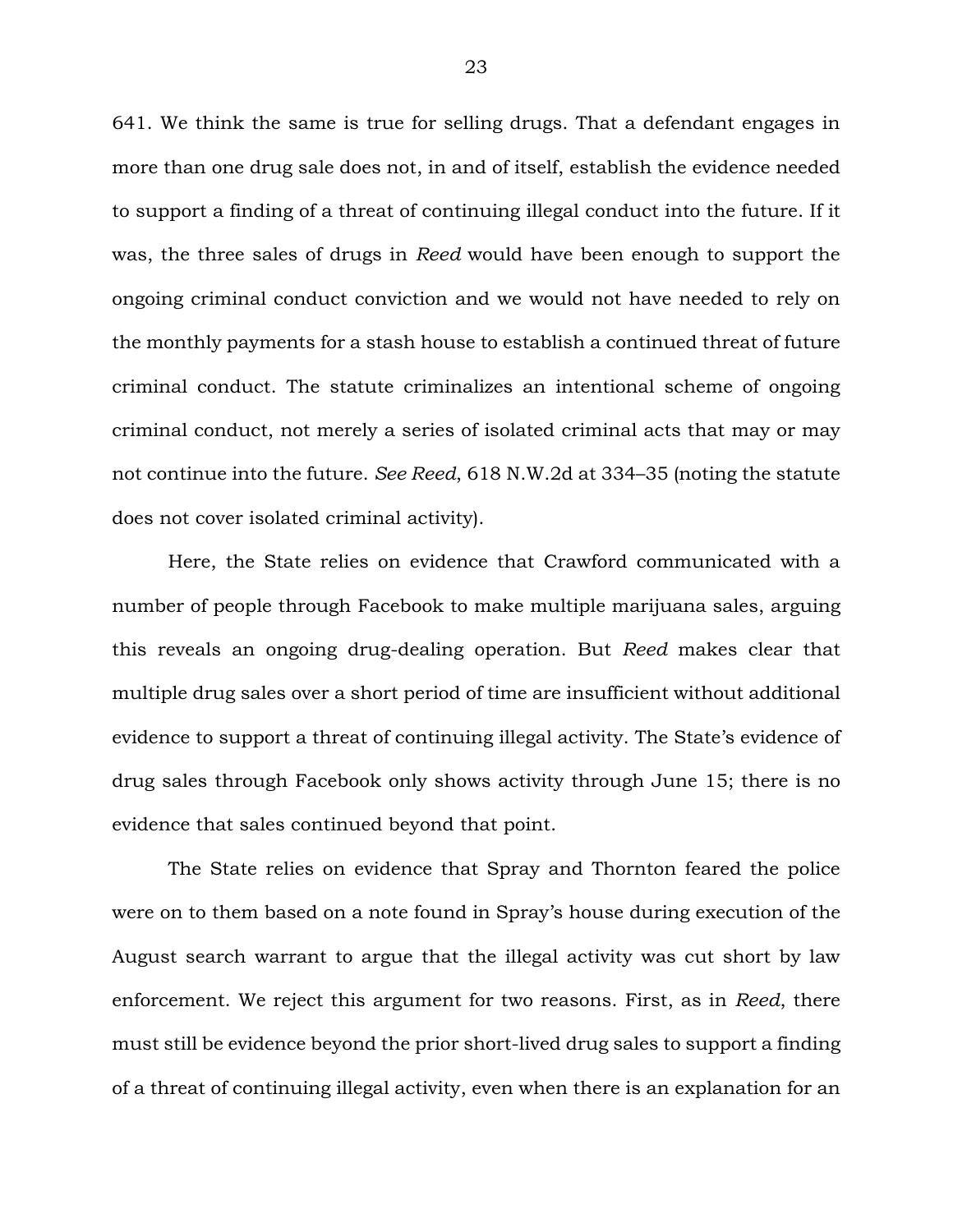end to the illegal activity. The State's case is lacking that additional piece of evidence we found crucial in *Reed*.

Second, the note was not found until August, at least six weeks after the last evidence of any drug sales, and Crawford was not arrested until nearly a year later. Yet, the State presented no evidence that he continued any illegal activities during the interim—before or after execution of the August search warrants through the time of his arrest. Instead, the evidence revealed he was gainfully employed and possessed only a user quantity of marijuana. While courts have excused the lack of continuing illegal activity when it is stopped by law enforcement, the rationale of those cases does not extend to the facts here. The defendant in *Reed* was arrested just one day after selling drugs to a confidential informant, his third predicate offense, but the evidence of renting a stash house revealed he would have continued selling but for the arrest. 618 N.W.2d at 330, 335; *see also United States v. Torres*, 191 F.3d 799, 807–08 (7th Cir. 1999) (four acts of kidnapping over a short period of time as efforts to collect drug debts supported RICO charges as part of a larger plan that was halted only upon the participants' arrests). Here, we have the opposite. Investigators found over \$50,000 in cash at Thornton's house but never found dealer quantities of marijuana. It is just as likely that the three had sold all of the drugs they bought in Oregon, ending their crime spree. That the co-conspirators may have laid low to avoid arrest cannot be used to excuse the lack of any evidence of ongoing illegal activity.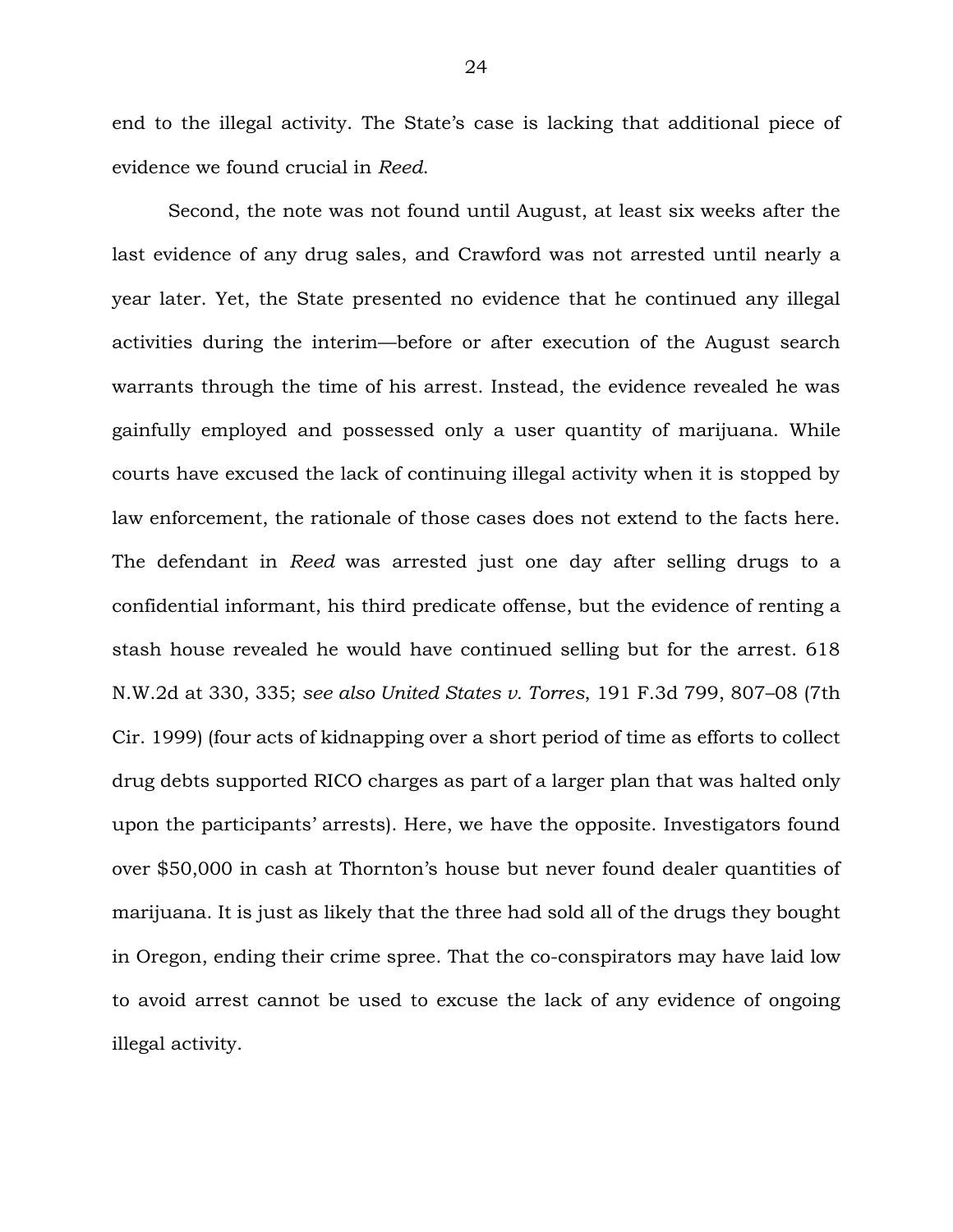While the nature of the illegal activity itself can reveal an intent for the illegal activities to continue, this is not such a case. The Supreme Court has found the necessary threat of continuity when the illegal "acts themselves include a specific threat of repetition extending indefinitely into the future." *H.J. Inc.*, 492 U.S. at 242–43 (giving as an example a neighborhood hoodlum who offers to provide "insurance" against vandalism to area businesses in exchange for a "premium"). Relatedly, "the threat of continuity may be established by showing that the predicate acts or offenses are part of an ongoing entity's regular way of doing business." *Id.* at 242. We do not have that here. *See, e.g.*, *United States v. Browne*, 505 F.3d 1229, 1263 (11th Cir. 2007) (holding evidence sufficiently satisfied the threat prong of open-ended continuity because the predicate acts of fraud were part of the defendant's "regular way of doing business"); United *States v. Simmons*, 923 F.2d 934, 950–52 (2d Cir. 1991) (holding that evidence indicating the murders were intended to maintain discipline in a narcotics operation was sufficient to show the acts threatened repetition by their nature). Spray testified that at the time the trio was committing their alleged crime spree, he was using \$100 of methamphetamines a day. He even admitted to smoking methamphetamines just two hours before the bank robbery. These facts are more indicative of a drug-induced crime frenzy than a regimented criminal operation that displayed no signs of stopping.

At most, the State proved a plan to steal from an ATM and rob a bank, use the proceeds to purchase drugs out west, and then resell them in Iowa, a plan that was carried out over a period of three weeks. But there is no evidence the